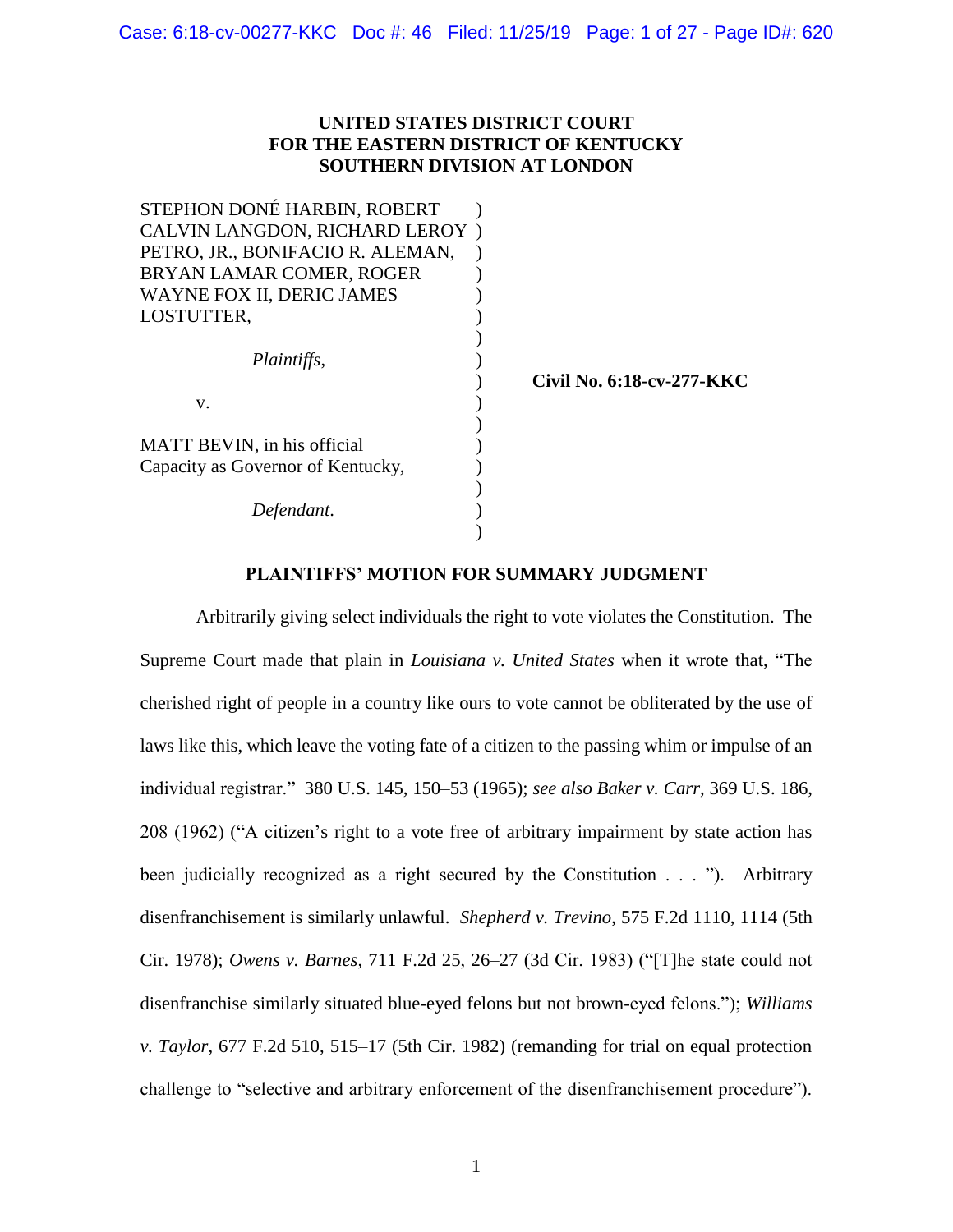#### Case: 6:18-cv-00277-KKC Doc #: 46 Filed: 11/25/19 Page: 2 of 27 - Page ID#: 621

It inexorably follows that a state may not arbitrarily restore the right to vote to select individuals.

For over eighty years, the Supreme Court has held that government officials cannot be lawfully vested with unfettered discretion to grant or deny licenses or permits to engage in First Amendment-protected conduct. *See, e.g.*, *City of Lakewood v. Plain Dealer Publ'g Co.*, 486 U.S. 750, 755–56 (1988); *Lovell v. City of Griffin*, 303 U.S. 444, 450–53 (1938). This longstanding body of law compels the conclusion that arbitrary power over the right to vote—which is protected by the First Amendment as a means of political expression and association—is unconstitutional. Whether the state is enfranchising or reenfranchising ineligible individuals, such as legal permanent residents, 17-year-olds, or convicted felons, the First Amendment forbids it from doing so arbitrarily, beyond the constraints of any rules, criteria, other legal restraints, or any reasonable, definite time limits. By Kentucky law, the Governor has sole and unfettered discretion to select which felons may once again exercise their right to vote. No codified, objective, and uniformly-applied rules or criteria constrain those voting rights restoration decisions, and this violates the Constitution.

Today, a shrinking minority of states, Kentucky among them, still choose to include reenfranchisement within the discretionary clemency process available to convicted felons, instead of choosing to restore voting rights by operation of law upon the completion of incarceration, parole, and/or probation. Defendant has argued that the First Amendment cannot constrain the state law-created clemency process, but there is no legal authority that supports that contention. Clemency cannot make the unlawful lawful. States are authorized to disenfranchise felons, even permanently, but once a state decides to reenfranchise felons, it may not do so arbitrarily. Any non-arbitrary system for voting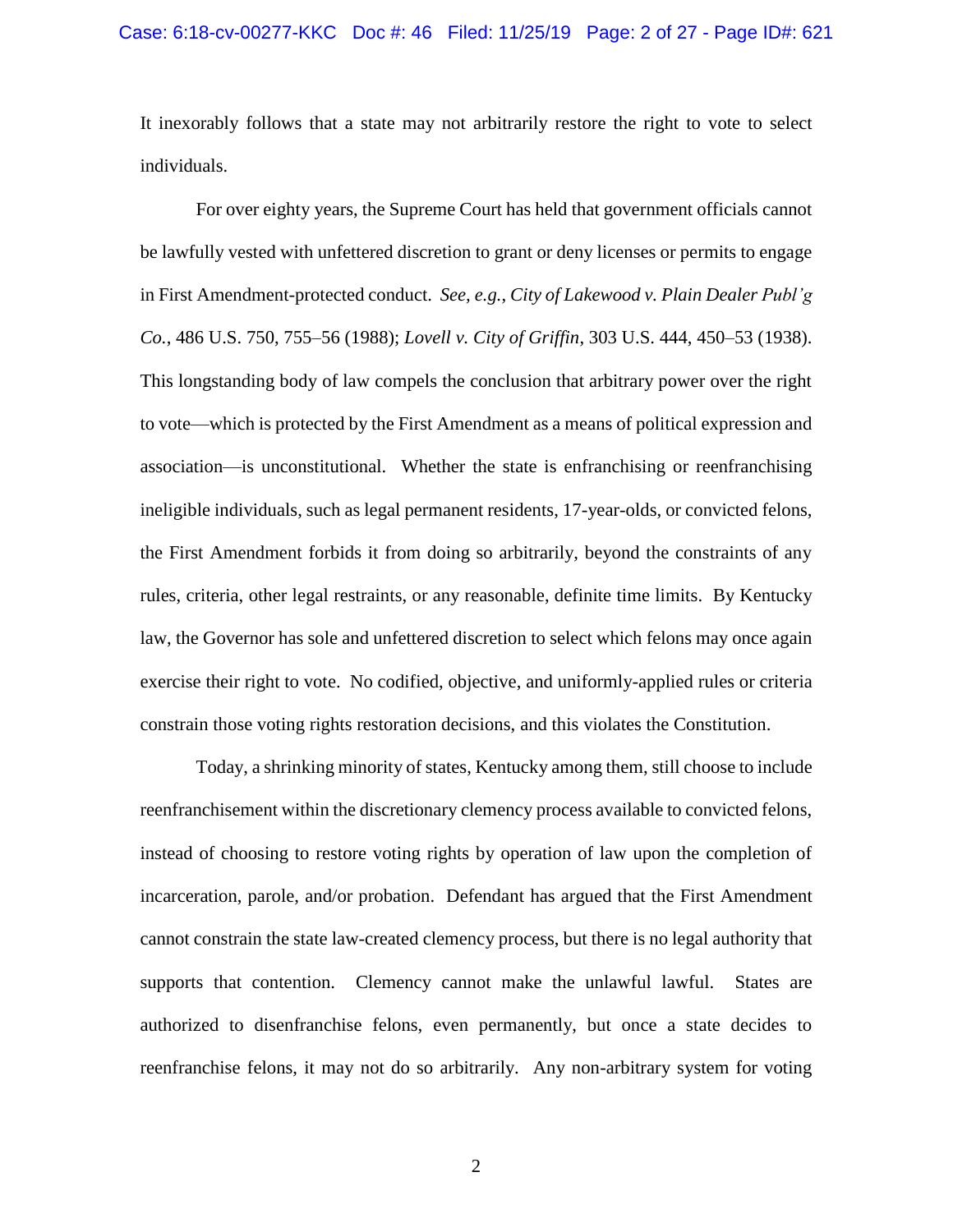rights restoration with reasonable, definite time limits will cure the claimed constitutional violations in this case. Instead of adopting such a system, Defendant is before this Court fighting to retain sole power to issue licenses to vote beyond the reach of the U.S. Constitution, any other legal constraint, and this Court's review.

#### **FACTUAL BACKGROUND**

Kentuckians with felony convictions are disenfranchised, KY. CONST. § 145, KY. REV. STAT. § 116.025, but they may seek restoration of their right to vote upon application to the Governor. KY. CONST.  $\S$  145; KY. REV. STAT.  $\S$  196.045(1). They are eligible to apply once they receive final discharge from their sentences and complete paying restitution. KY. REV. STAT.  $\S\S 196.045(2)(a)$ ,  $(2)(c)$ . These applications are initially sent to the Department of Corrections, which screens them for eligibility and forwards eligible applications to the Governor's office for a decision.<sup>1</sup> The Governor of Kentucky has sole, unfettered discretion to grant or deny voting rights restoration. As the application itself states, "It is the prerogative of the Governor afforded him or her under the Kentucky Constitution to restore these rights."<sup>2</sup> There is nothing in the Kentucky Constitution, Kentucky statutes, Kentucky rules or regulations, or any other written, codified source of law that constrains the Governor's ultimate decision on whether to grant or deny a restoration application. There are also no reasonable, definite time limits in the Kentucky Constitution, Kentucky statutes, Kentucky rules or regulations, or any other written, codified source of law by which a decision must be made on these applications. While the

 $\overline{a}$ 

<sup>&</sup>lt;sup>1</sup> Ex. A, Ky. Dep't of Corrections, Division of Probation and Parole, Application for Restoration of Civil Rights, *available at* [https://corrections.ky.gov/Probation-and-](https://corrections.ky.gov/Probation-and-Parole/Documents/Civil%20Rights%20Application%2007-2012.pdf)[Parole/Documents/Civil%20Rights%20Application%2007-2012.pdf.](https://corrections.ky.gov/Probation-and-Parole/Documents/Civil%20Rights%20Application%2007-2012.pdf)  $^2$ *Id.*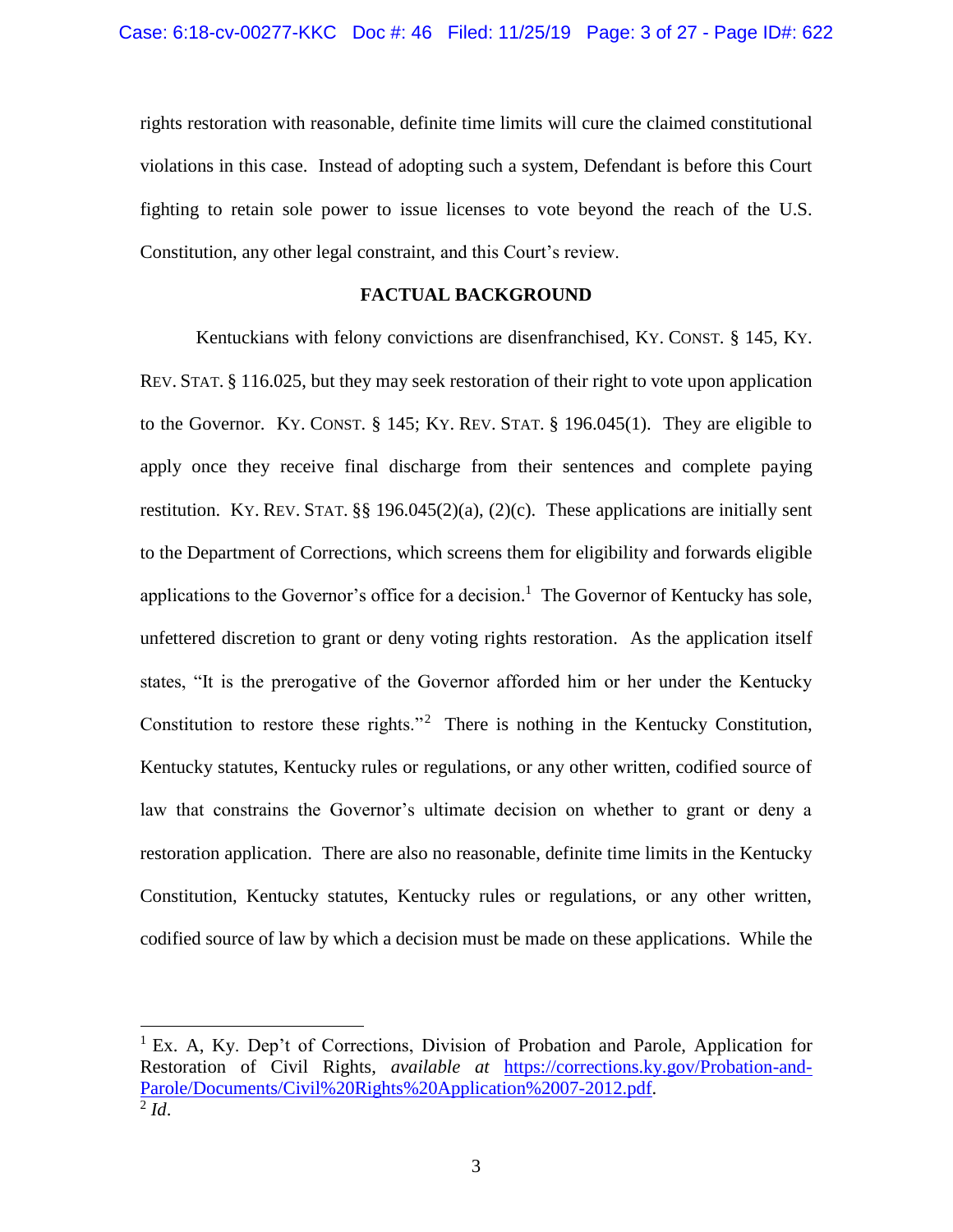current backlog of applications is unknown, that figure stood at 1,093 pending applications in March 2018. $3$  Defendant has conceded that he does not deny applications for restoration; instead, these applications simply remain pending indefinitely. DE 40  $\P$  7; DE 45 at 6–7.

At the October 24th status conference, Defendant's counsel stated that this case involves "purely an issue of law" and that they "don't intend to assert any facts, but argue this as an issue of law." *Id*. at 4. Plaintiffs' counsel requested a short discovery period or some time for the parties to enter joint stipulations of facts, including the lack of any rules, criteria or any other codified, legal restraint on the Governor's unfettered discretion to grant or deny voting rights, and the lack of any reasonable, definite time limits on the Governor's decision. *Id*. at 2–6, 8–9. Plaintiffs' counsel expressed concern that, absent discovery, Defendant may seek to rely upon uncodified rules or criteria for restoration. *Id*. at 8–9. The Court asked Defendant's counsel directly whether any such uncodified and/or nonpublic rules, criteria, "factors," or any "semi-secret administrative body within the governor's office" exist to govern Defendant's decision-making on voting rights restoration applications. *Id*. at 9–11. Defendant responded that the Kentucky Constitution confers "discretion to grant or deny restoration" and that "there is no secret . . . non-public binding anything that guides the Governor's discretion." *Id*. at 10–11. Given Defendant's representations to this Court and the Complaint's facial challenges, this Court denied Plaintiffs' request for discovery and ordered the parties to submit cross-motions for summary judgment.

#### **ARGUMENT**

#### **I. Plaintiffs have standing to sue Defendant.**

 $\overline{a}$ 

<sup>3</sup> Ex. B, Ky. Op. Atty. Gen. 18-ORD-056, \*1 n.1 (Mar. 14, 2018).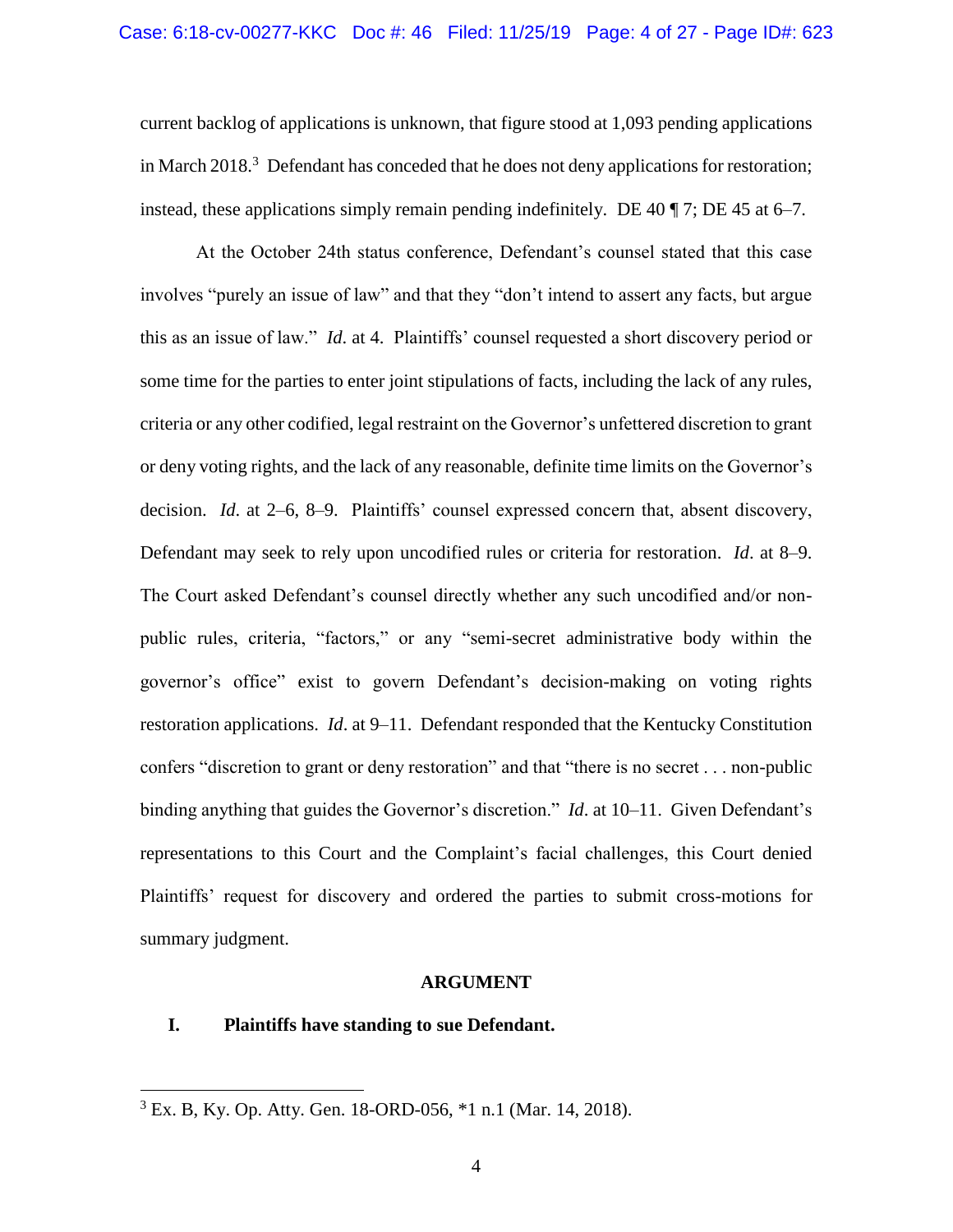As disenfranchised Kentuckians with felony convictions, Plaintiffs have standing to sue on these First Amendment claims. Exs. C–I, Harbin Decl. ¶¶ 2–7; Langdon Decl. ¶¶ 2–5; Petro Decl. ¶¶ 2–5; Aleman Decl. ¶¶ 2–5; Comer Decl. ¶¶ 2–5; Fox Decl. ¶¶ 2–5; Lostutter Decl.  $\P$  2–5. As the Supreme Court has made clear, plaintiffs challenging an arbitrary administrative licensing scheme governing the exercise of First Amendmentprotected rights need not apply for and be denied a license prior to filing suit over the scheme's constitutionality. *See City of Lakewood v. Plain Dealer Publ'g Co.*, 486 U.S. 750, 755–56 (1988) ("[W]hen a licensing statute allegedly vests unbridled discretion in a government official over whether to permit or deny expressive activity, one who is subject to the law may challenge it facially without the necessity of first applying for, and being denied, a license." (collecting cases)); *Ohio Citizen Action v. City of Englewood*, 671 F.3d 564, 580–81 (6th Cir. 2012) (but for mootness, suggesting plaintiffs would have had standing to assert First Amendment claim against unfettered discretion in curfew waiver law "regardless whether [the organization] or its members suffered any injury linked to its use"); *Miller v. City of Cincinnati*, 622 F.3d 524, 532 (6th Cir. 2010) (same); *Prime Media, Inc. v. City of Brentwood*, 485 F.3d 343, 351 (6th Cir. 2007) (same).

Defendant has cited *El-Amin v. McDonnell*, No. 3:12–cv–00538–JAG, 2013 WL 1193357, at \*4–5 (E.D. Va. Mar. 22, 2013) for the principle that each Plaintiff must have applied for restoration to have standing to sue. However, the pro se plaintiff in *El-Amin* brought *only* claims rooted in the Fourteenth Amendment and the Eighth Amendment, and, as noted above, anyone subject to a licensing scheme can bring a *First Amendment* challenge to that scheme without first applying.

### **II. Plaintiffs have established that Defendant is violating the First Amendment unfettered discretion doctrine, because Kentucky law vests**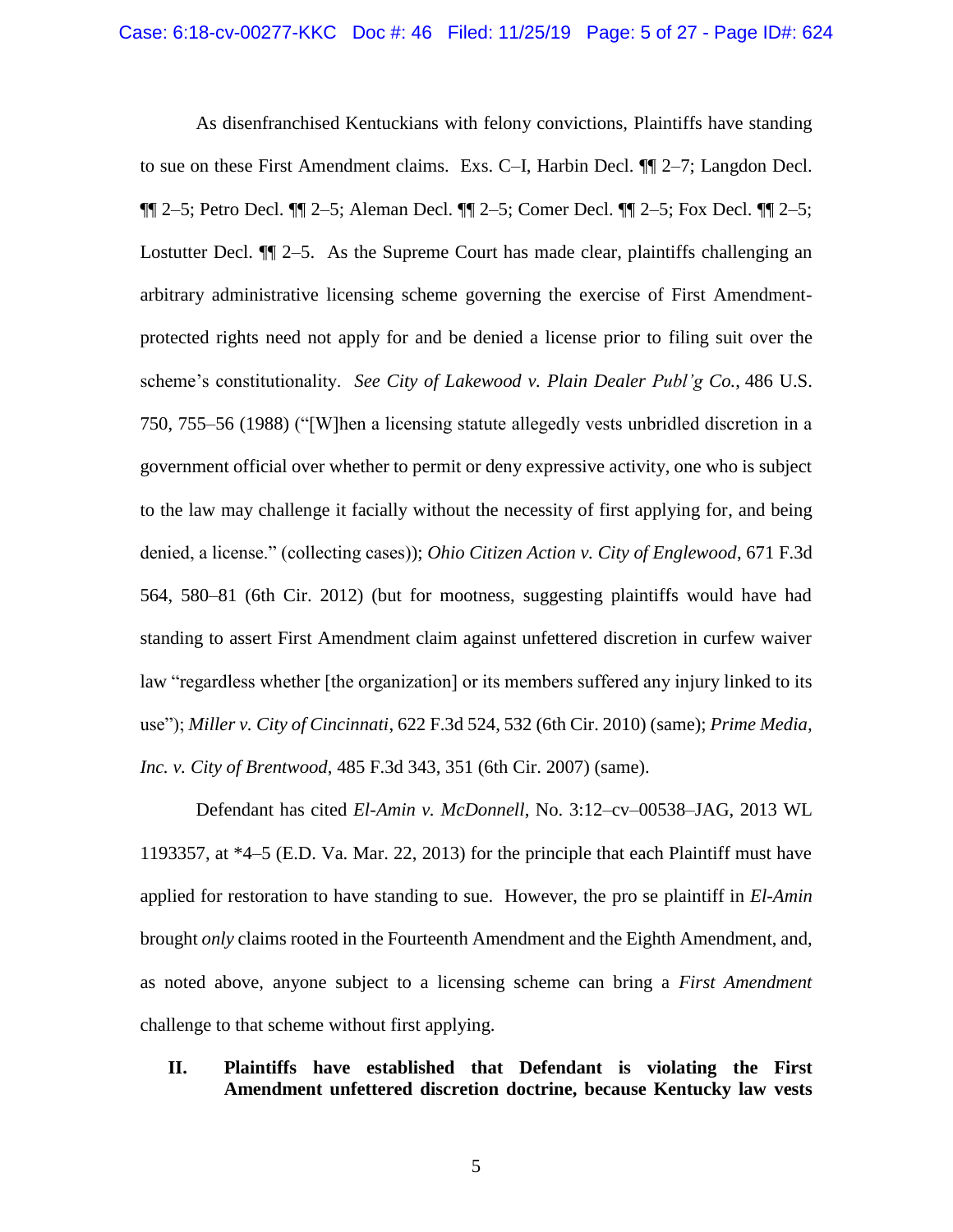**the Governor with absolute, unfettered power to select which felons may vote and which may not.** 

# **a. The First Amendment prohibits arbitrary licensing schemes regulating the exercise of the constitutionally-guaranteed rights to political expression and association, which embrace voting.**

The Supreme Court has long held that, as a means for citizens to associate with political parties, ideas and causes, voting is protected by the First Amendment. *Cal. Democratic Party v. Jones*, 530 U.S. 567, 574 (2000); *Norman v. Reed*, 502 U.S. 279, 288– 90 (1992); *Anderson v. Celebrezze*, 460 U.S. 780, 787–89, 806 (1983); *Kusper v. Pontikes*, 414 U.S. 51, 56–58 (1973); *Williams v. Rhodes*, 393 U.S. 23, 30–31 (1968). The First Amendment also protects voting as a form of expressive conduct, just as it protects expressions of support for candidates, parties, and causes, regardless of the format or medium. *City of Ladue v. Gilleo*, 512 U.S. 43, 54–59 (1994) (political yard signs); *Ill. State Bd. of Elections v. Socialist Workers Party*, 440 U.S. 173, 184 (1979) (describing ballot access restrictions as "impair[ing] the voters' ability to express their political preferences"); *Buckley v. Valeo*, 424 U.S. 1, 48 (1976) (advocacy for election or defeat of candidates). It would be highly anomalous for all forms of speech and expression in the electoral context to be protected by the First Amendment, except the political choice and expression at the very center of it—voting.

Most relevant here, the First Amendment forbids giving government officials unfettered discretion to grant or deny licenses or permits to engage in any First Amendment-protected speech, expressive conduct, association or other protected activity. *Forsyth Cty. v. Nationalist Movement*, 505 U.S. 123, 130–33 (1992). Since 1938, the Supreme Court has consistently applied this doctrine to strike down administrative licensing regimes that conferred limitless discretion as to a wide range of First Amendment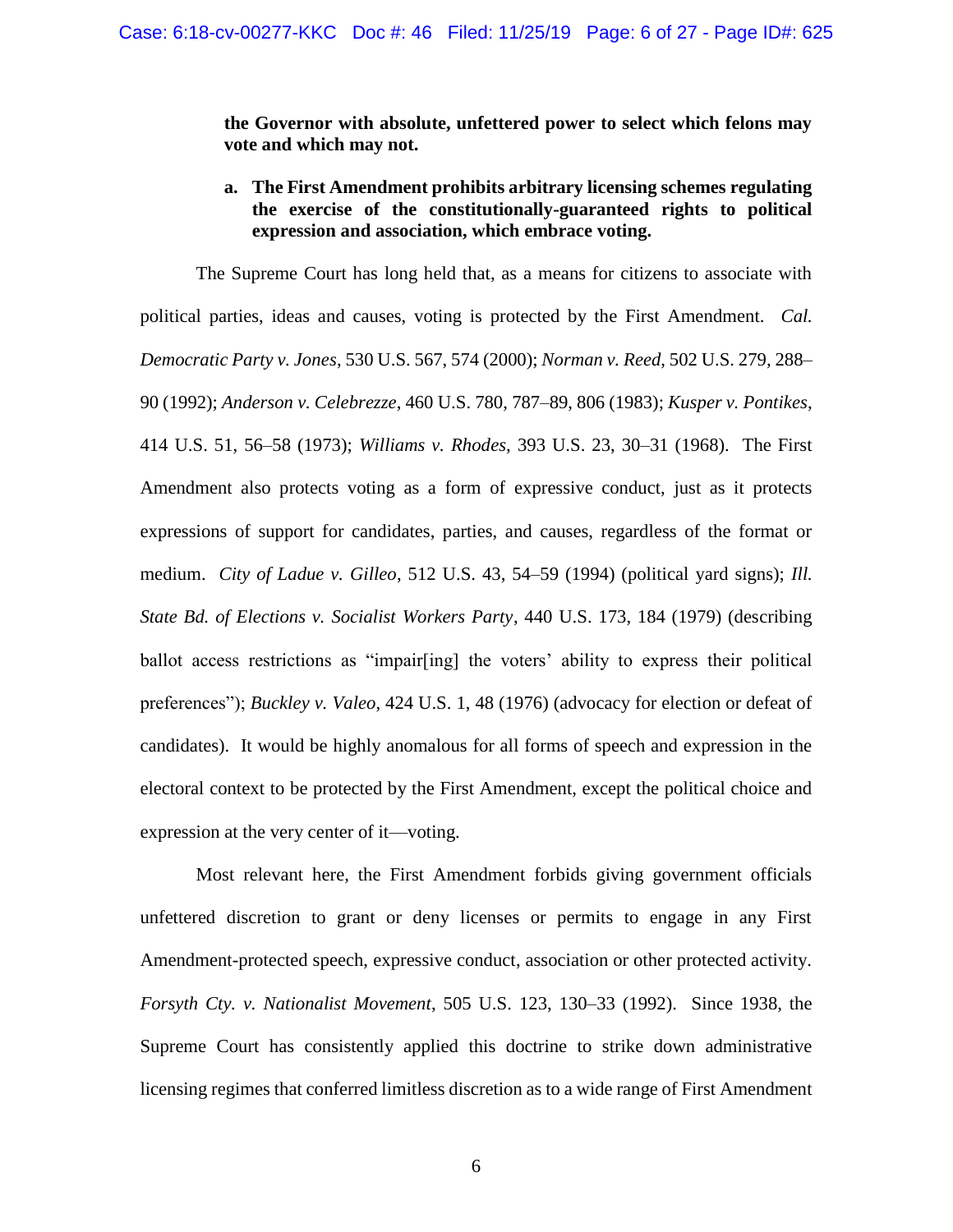freedoms. In *City of Lakewood*, the Supreme Court invalidated an ordinance containing "no explicit limits on the mayor's discretion" to grant or deny permit applications for newspaper distribution. 486 U.S. at 769–72. This made the process vulnerable to the "use of shifting or illegitimate criteria" and viewpoint discrimination. *Id*. at 757–58. "This danger [of viewpoint discrimination] is at its zenith when the determination of who may speak and who may not is left to the unbridled discretion of a government official." *Id.* at 763; *see also Shuttlesworth v. City of Birmingham*, 394 U.S. 147, 150–51 (1969) (invalidating permit scheme for marches or demonstrations that lacked "narrow, objective, and definite standards" and was "guided only by [Commissioners'] own ideas of 'public welfare, peace, safety, health, decency, good order, morals or convenience'"); *Staub v. City of Baxley*, 355 U.S. 313, 321–22 (1958) (invalidating permit scheme for union solicitation because it made First Amendment-protected conduct "contingent upon the uncontrolled will of an official—as by requiring a permit or license which may be granted or withheld in the discretion of such official").

These precedents are legion and consistent. They all hold that a law conferring arbitrary, unfettered power to grant or deny a license to engage in constitutionally-protected expression violates the First Amendment. *Saia v. New York*, 334 U.S. 558, 560–62 (1948) (striking down discretionary permit scheme for use of loudspeakers). 4 Crucially, the Supreme Court has explained that the existence of an actual, improper discriminatory or biased motive need not be shown to strike down such a law on its face:

Facial attacks on the discretion granted a decisionmaker are not dependent on the facts surrounding any particular permit decision. . . . [T]he success of a facial

l

<sup>&</sup>lt;sup>4</sup> The Supreme Court continues to demonstrate significant concern when First Amendment rights are subjected to officials' discretion in the absence of clear, objective rules or criteria. *See Minn. Voters Alliance v. Mansky*, 138 S. Ct. 1876, 1888–91 (2018).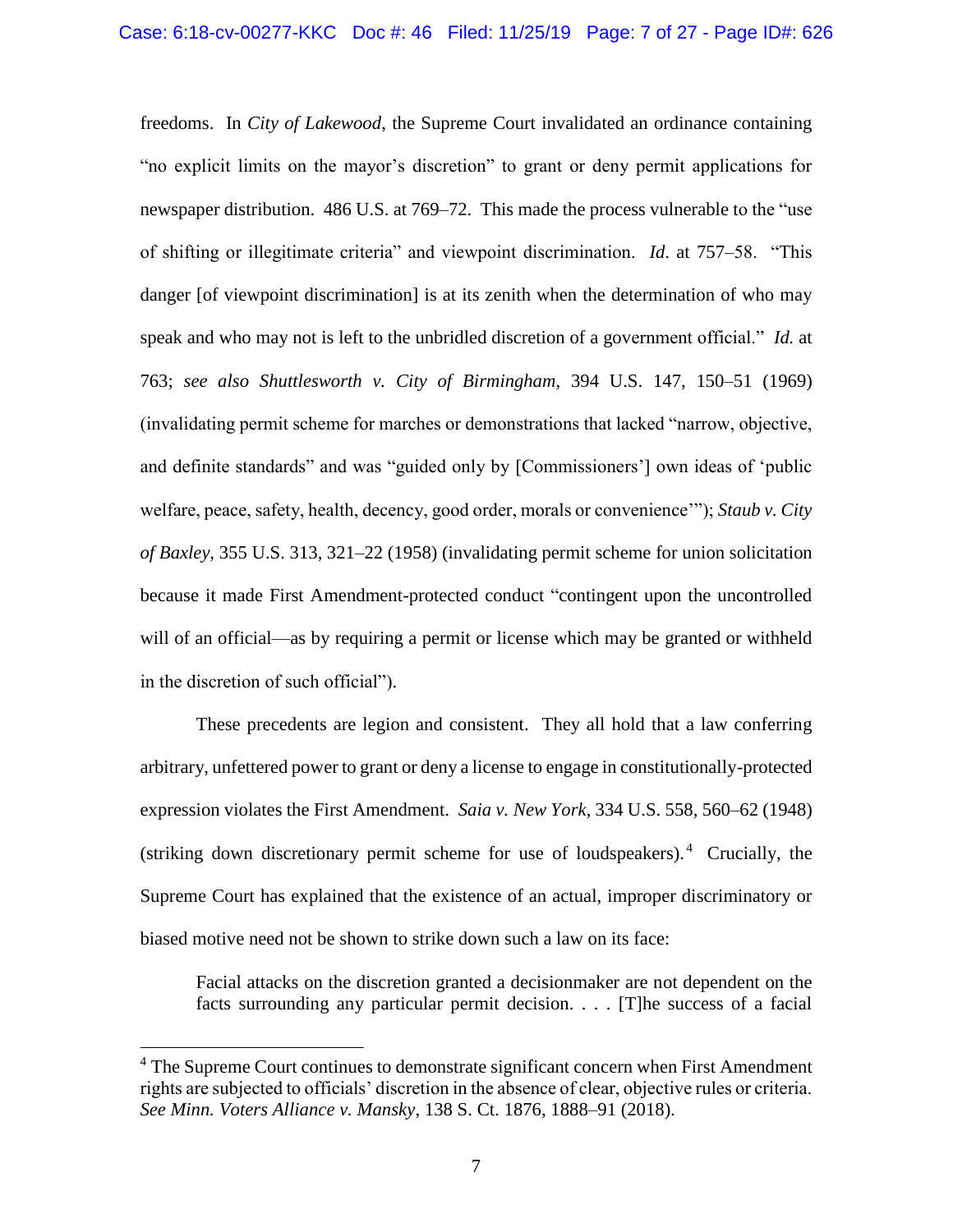challenge on the grounds that an ordinance delegates overly broad discretion to the decisionmaker rests not on whether the administrator has exercised his discretion in a content-based manner, but whether there is anything in the ordinance preventing him from doing so.

*Forsyth Cty.*, 505 U.S. at 133 n.10.

This case's facts are not materially different from the unconstitutional licensing schemes struck down in the above cases. In all of these cases, no one can engage in the specific type or manner of constitutionally-protected activity without first obtaining a license or permit and will be prosecuted if he or she does so. In Kentucky, a class of individuals cannot register and vote without first obtaining a license or permit—an executive order granting restoration—and will be prosecuted if they do so. KY. REV. STAT. §§ 119.025, 532.020(1)(a) (unlawfully registering to vote a Class D felony). There is no material or logical difference between the following statements: "Felons cannot vote, and they must apply and secure approval to regain their right to vote"; and "Felons *can* vote if they obtain prior permission from the Governor." Kentucky's voting eligibility laws can only strip felons of their right to vote under state law, not their rights under the U.S. Constitution; they simply require a certain subset of U.S. citizen adults to obtain state permission—a license—prior to registering and voting.

Kentucky law contains no rules or criteria governing the restoration of voting rights to felons. Defendant has absolute discretion in deciding whether to grant or deny voting rights restoration applications. Furthermore, at the October 24, 2019 status conference, Defendant's counsel conceded that there are no uncodified rules or criteria in any other source of binding legal authority: "[T]here is no secret . . . non-public binding anything that guides the Governor's discretion." DE 45 at 10–11. Accordingly, Kentucky's arbitrary voting rights restoration system violates the First Amendment. Plaintiffs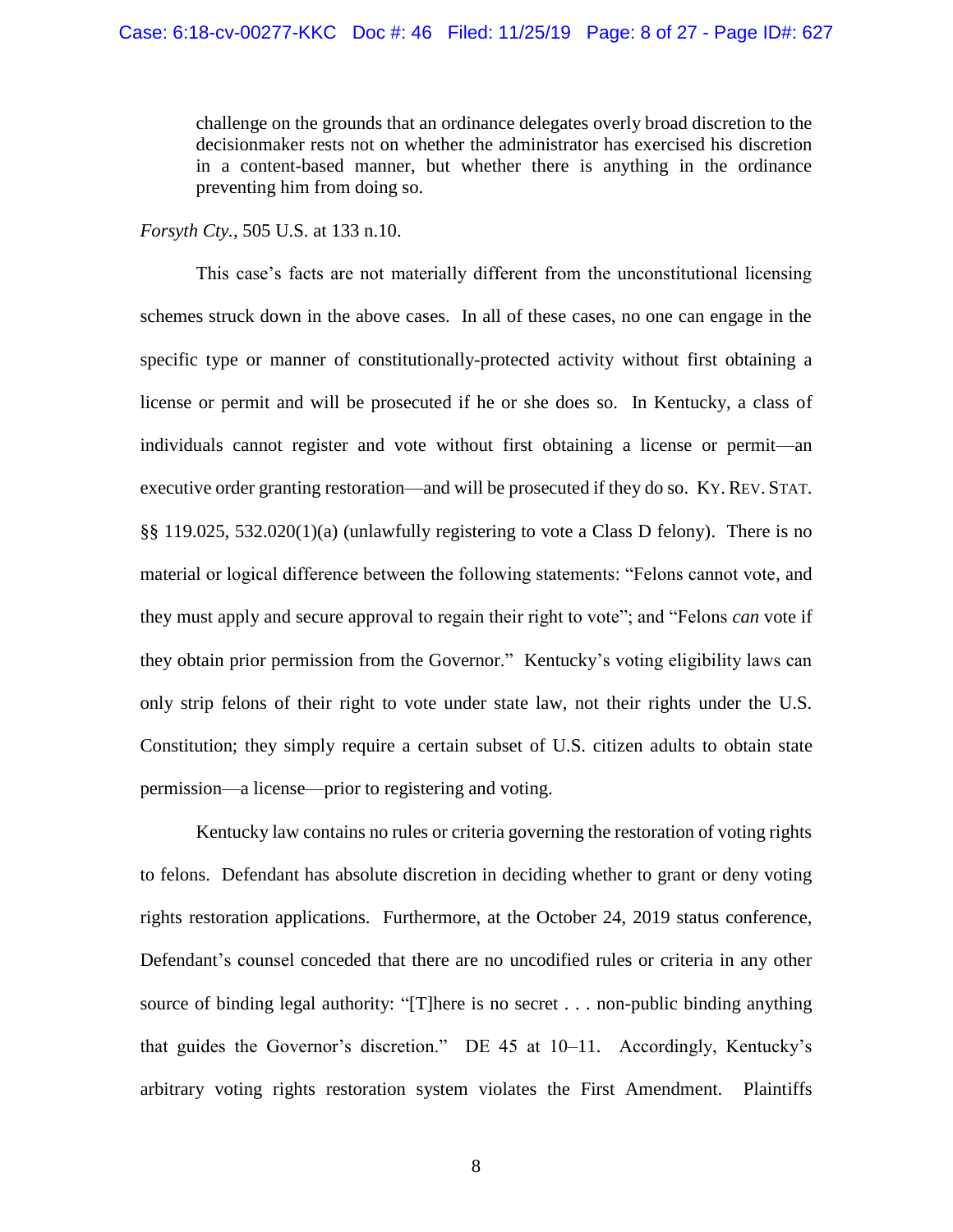respectfully request that this system be enjoined and that Defendant be ordered to replace it in a timely manner with a non-arbitrary system of voting rights restoration governed by specific, objective, neutral, and uniformly-applied rules and criteria. In the following sections, Plaintiffs consider the arguments Defendant has proffered to date.

# **b. Though presently disenfranchised as a matter of state law, Plaintiffs nevertheless retain their First Amendment rights to a non-arbitrary voting rights licensing or allocation system.**

Plaintiffs concededly have been stripped of their right to vote under state law and are not contesting the constitutionality of felon disenfranchisement, as authorized by the Supreme Court's construction of Section 2 of the Fourteenth Amendment. *Richardson v. Ramirez*, 418 U.S. 24, 53–56 (1974). But they cannot be deprived of their federal constitutional rights, and a state reenfranchisement scheme that arbitrarily restores or allocates the right to vote violates the First Amendment.

Defendant's principal argument is that felons are ineligible to vote in Kentucky until restored to their civil rights and therefore cannot claim a constitutional injury from arbitrary decision-making on their restoration applications. DE 32-1 at 16–18. Respectfully, that is contrary to the law and logic. In a closely analogous situation, sixteenand seventeen-year-olds and lawful permanent residents are also not eligible to vote and their ineligibility—a categorical, uniform disenfranchisement—does not *in and of itself* violate the Constitution. However, if state or local government officials were vested with the arbitrary power to enfranchise individuals from these two groups, perhaps based upon their subjective evaluation of an essay written on American government, that would trigger and violate the First Amendment unfettered discretion doctrine. In the same way, disenfranchised felons can suffer *federal* constitutional injuries even though *state* law bars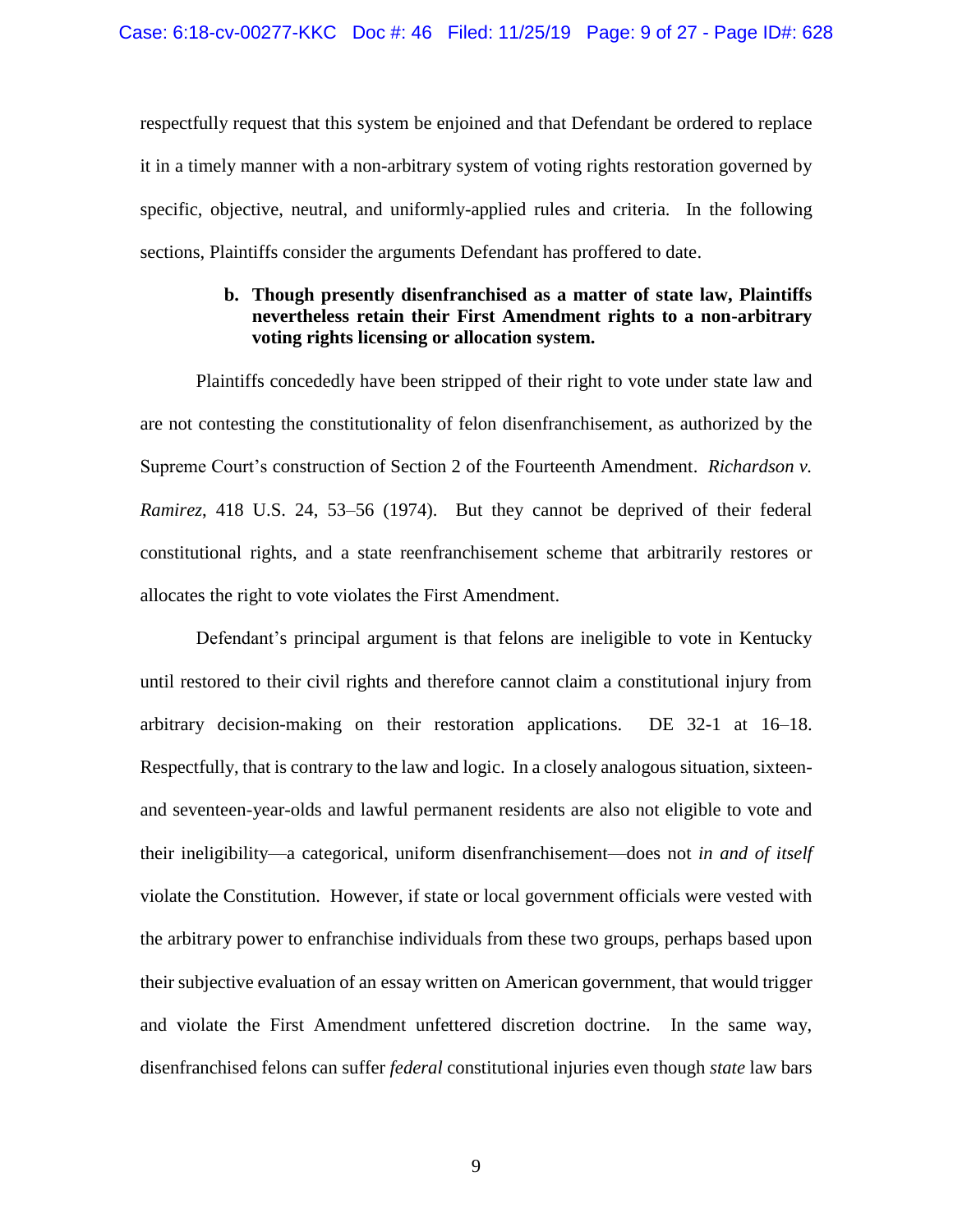them from voting. Since the selective authorization to vote and threshold eligibility are at issue, the only people who can challenge the arbitrary licensing or allocation of voting rights are currently-disenfranchised felons. If these injuries were not legally cognizable, no one could challenge the constitutionality of a felon voting rights restoration scheme *even for* intentional, express racial, sex, or partisan discrimination<sup>5</sup>—and the Governor's arbitrary decision-making would be immune from judicial review. State officials could make voting rights restoration decisions based on height, attractiveness, or English literacy.

The cases support Plaintiffs' position. The Supreme Court has twice rejected the argument that felon disenfranchisement laws need not comply with constitutional limitations. In *Ramirez* itself, the Supreme Court only addressed and rejected the first of the plaintiffs' two claims: (1) a facial challenge to California's felon disenfranchisement law that argued the state per se could not deny the vote to felons; and (2) a separate equal protection and due process claim which attacked the lack of uniform enforcement of that law. 418 U.S. at 33–34. After holding that Section 2 of the Fourteenth Amendment authorizes states to disenfranchise felons and rejecting the first claim, the Supreme Court remanded the second claim to the Supreme Court of California. *Id*. at 56. If Defendant's theory were correct, the Supreme Court would not have remanded the *Ramirez* plaintiffs' alternative equal protection claim for further adjudication.

l

<sup>&</sup>lt;sup>5</sup> Nothing in Kentucky law prevents the Governor from acting on partisan motivation or an educated guess as to a restoration applicant's politics. Imagine a Governor announcing that voting rights will only be restored to those who were previously registered as Democrats or Republicans or even that voting rights restoration decisions would take into account prior party affiliation. Defendant would surely agree those schemes would cause a legally cognizable injury even though the unrestored felons are not presently able to vote. So too does a discretionary vote-licensing scheme violate First Amendment precedents because it is vulnerable to arbitrary and discriminatory decision-making.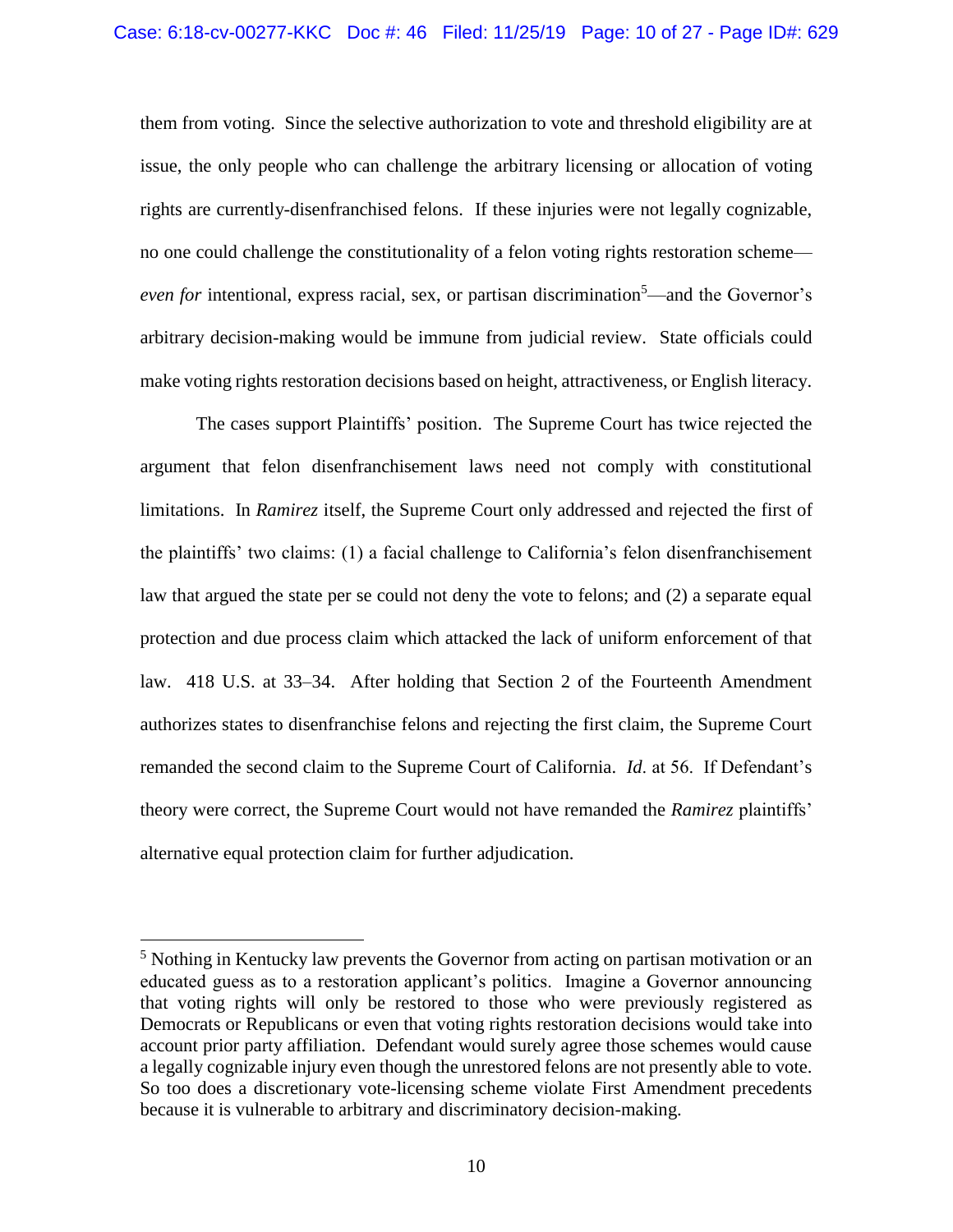Defendant's contention is also belied by the Supreme Court's decision in *Hunter v. Underwood*, which struck down the 1901 Alabama Constitution's felon disenfranchisement provision, finding intentional racial discrimination in violation of the Equal Protection Clause. 471 U.S. 222, 231–33 (1985). The Supreme Court clarified that *Ramirez* did not hold that Section 2 of the Fourteenth Amendment precludes felons from challenging disenfranchisement laws when they violate constitutional limitations:

Without again considering the implicit authorization of  $\S 2$  [of the Fourteenth Amendment] to deny the vote to citizens 'for participation in rebellion, or other crime,' *see Richardson v. Ramirez*, 418 U.S. 24 . . . (1974), we are confident that § 2 was not designed to permit the purposeful racial discrimination attending the enactment and operation of § 182 which otherwise violates § 1 of the Fourteenth Amendment. Nothing in our opinion in *Richardson v. Ramirez, supra,* suggests the contrary.

*Id*. at 233; *see also Hobson v. Pow*, 434 F. Supp. 362, 366–67 (N.D. Ala. 1977) (holding

sex discrimination in felon disenfranchisement scheme violates Equal Protection clause).

Accordingly, it is clear that discriminatory disenfranchisement violates the Constitution. <sup>6</sup> Similarly, as the Fifth Circuit explained in *Shepherd v. Trevino*, discriminatory *reenfranchisement* is also unconstitutional:

[W]e are similarly unable to accept the proposition that section 2 [of the Fourteenth Amendment] removes all equal protection considerations from state-created classifications denying the right to vote to some felons while granting it to others. No one would contend that section 2 permits a state to disenfranchise all felons and then reenfranchise only those who are, say, white.

575 F.2d 1110, 1114 (5th Cir. 1978). The Court then rejected the plaintiffs' equal protection claim *on the merits*, not for lack of a constitutional interest or injury. *Id*. at 1114–15. Several courts have also stated that arbitrary disenfranchisement would be

l

<sup>&</sup>lt;sup>6</sup> The Supreme Court has never stated that an intentional discrimination claim under the Fourteenth Amendment is the only type of constitutional claim that can be brought against a felon disenfranchisement or reenfranchisement scheme.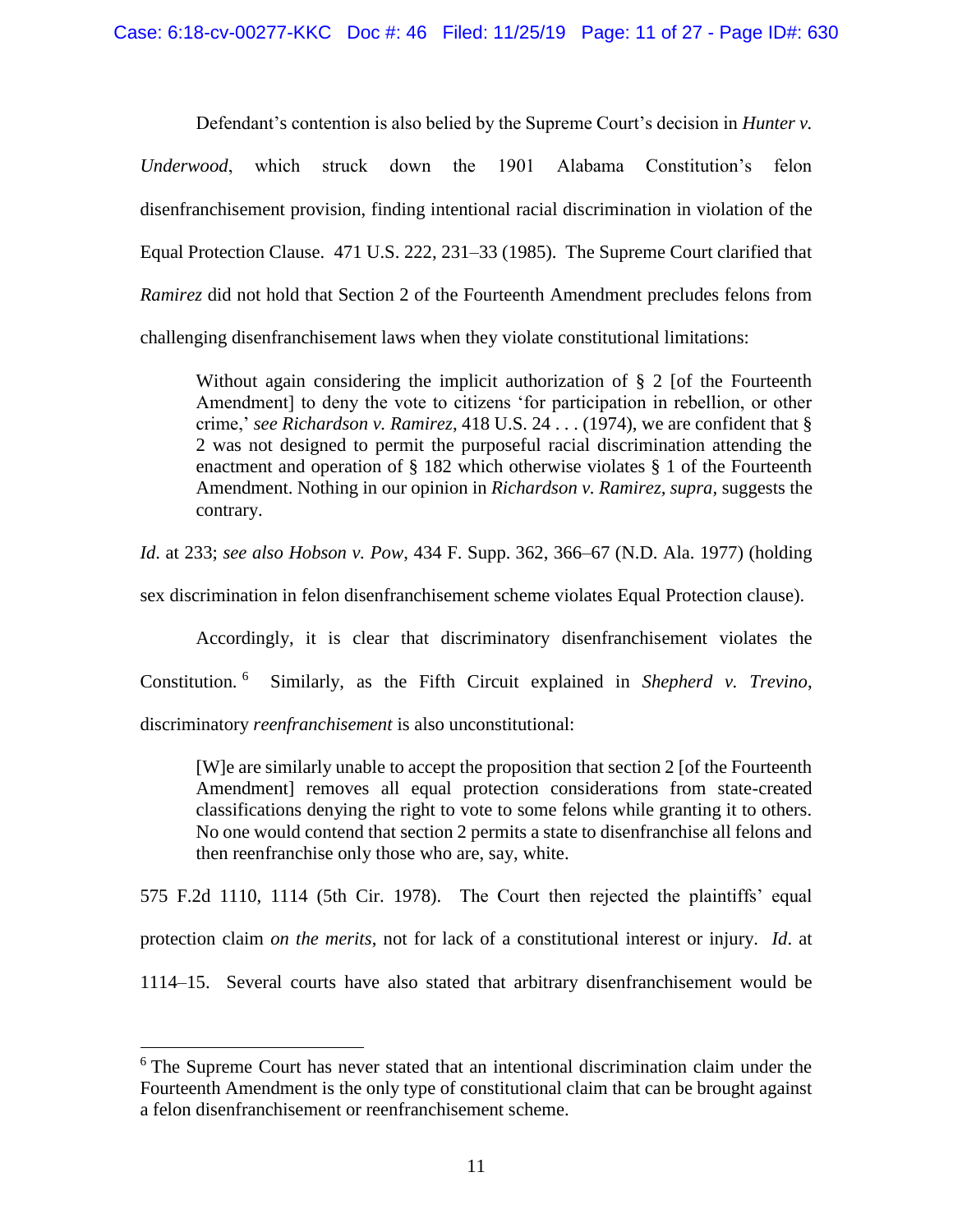unconstitutional. *Id*. at 1114; *Owens v. Barnes*, 711 F.2d 25, 26–27 (3d Cir. 1983) ("[T]he state could not disenfranchise similarly situated blue-eyed felons but not brown-eyed felons."); *Williams v. Taylor*, 677 F.2d 510, 515–17 (5th Cir. 1982) (remanding for trial on challenge to "selective and arbitrary enforcement of the disenfranchisement procedure"). *Shepherd*'s broad language indicates that the same would hold true for arbitrary reenfranchisement. 575 F.2d at 1114 ("Nor can we believe that section 2 would permit a state to make a completely arbitrary distinction between groups of felons with respect to the right to vote."); *Harvey v. Brewer*, 605 F.3d 1067, 1079 (9th Cir. 2010) (noting a state cannot arbitrarily "re-enfranchise only those felons who are more than six-feet tall"). All of these courts would be wrong if felons could not claim a constitutional injury once *state* law divested them of their right to vote. Moreover, it would be nonsensical if discriminatory enfranchisement, discriminatory disenfranchisement, discriminatory reenfranchisement, arbitrary enfranchisement, and arbitrary disenfranchisement violated the Constitution, but arbitrary reenfranchisement did not.

If an arbitrary *categorical* distinction between different groups of felons violates the Constitution, then arbitrary determinations made *on a case-by-case basis* untethered to any rules or criteria must also violate the Constitution. After all, courts traditionally view unfettered administrative discretion to make case-by-case determinations as far more problematic than legislative line-drawing, and therefore treat the former with much less deference. *See Long Beach Area Peace Network v. City of Long Beach*, 574 F.3d 1011, 1042–43 (9th Cir. 2009) (holding legislative reservation of discretionary, administrative function is subject to unfettered discretion challenge) ("If a legislative body retains discretion to make an important decision as part of that permitting scheme . . . that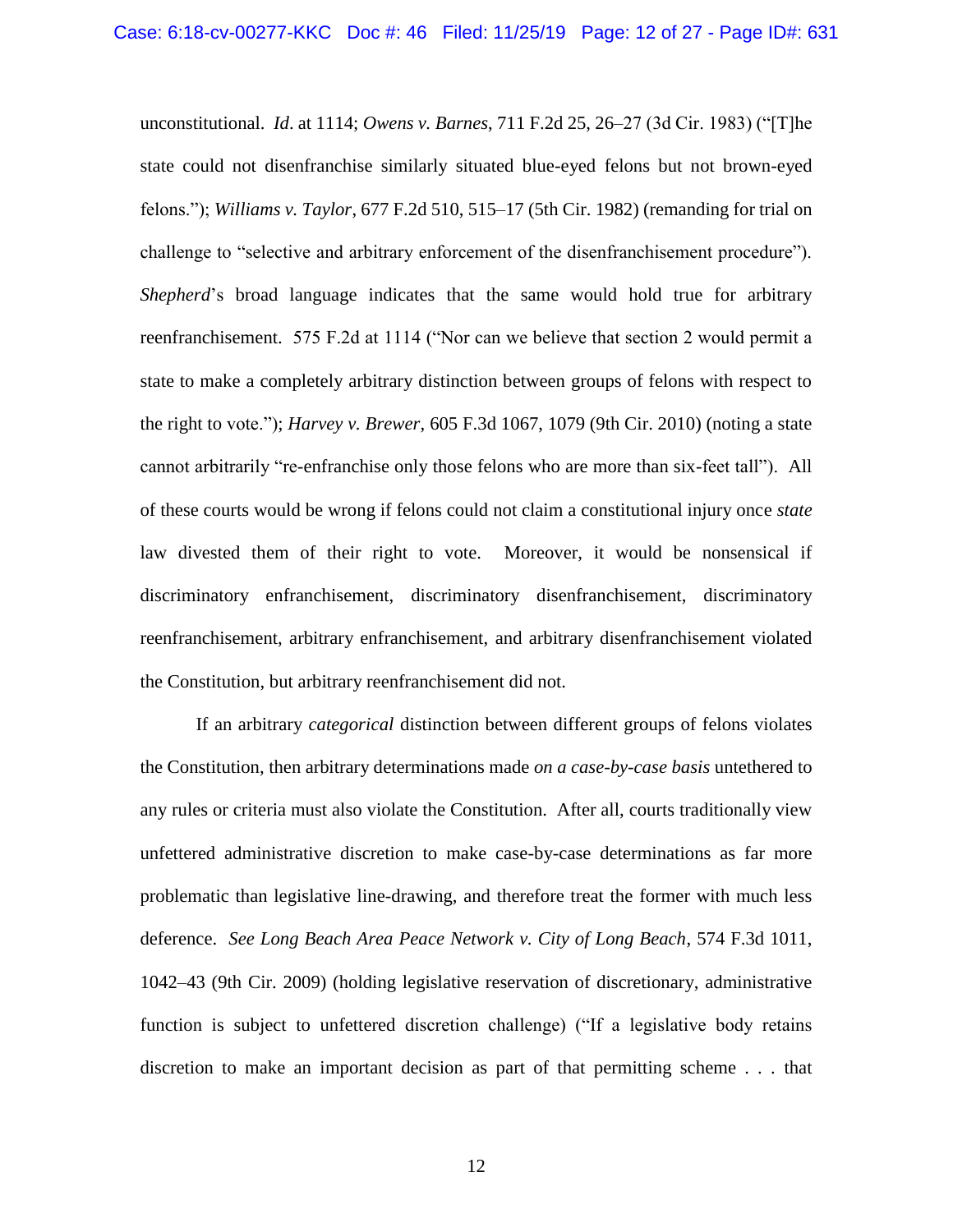discretion is distinct from the general discretion a legislative body has to enact (or not enact) laws."); *Gasparo v. City of New York*, 16 F. Supp. 2d 198, 207–16, 221–23 (E.D.N.Y. 1998) (rejecting equal protection challenge to statutory classification singling out newsstands from all sidewalk vendors, but issuing preliminary injunction against unfettered administrative discretion to terminate permits).

The Sixth Circuit's decision in *Johnson v. Bredesen*, 624 F.3d 742 (6th Cir. 2010) is not to the contrary. The plaintiffs in *Johnson* challenged the requirement that felons pay restitution and child support before regaining their right to vote as a violation of the Equal Protection Clause, the Twenty-Fourth Amendment's ban on poll taxes, the Privileges and Immunities Clause, and the Ex Post Facto clause. *Id*. at 744–45. *Johnson* did not consider and decide whether selectively licensing or allocating threshold eligibility violates the First Amendment unfettered discretion doctrine, and its holdings are necessarily limited to the facts and claims presented to the Court. *See Satty v. Nashville Gas Co.*, 522 F.2d 850, 853 (6th Cir. 1975) ("[T]he precedential value of a decision should be limited to the four corners of the decisions' [*sic*] factual setting."), *aff'd in part on other grounds, vacated in part on other grounds, Nashville Gas Co. v. Satty*, 434 U.S. 136 (1977); *Cent. Va. Cmty. Coll. v. Katz*, 546 U.S. 356, 363 (2006) ("[W]e are not bound to follow our dicta in a prior case in which the point now at issue was not fully debated.").

In considering *Johnson*'s equal protection claim, the Sixth Circuit invoked the plaintiffs' current ineligibility to vote in order to apply rational basis review rather than strict scrutiny. 624 F.3d at 746–50. The Court did not conclude that felons lack any legally cognizable interest in voting, but rather stated the plaintiffs "lack[ed] any *fundamental* interest." *Id*. at 746 (emphasis added). Otherwise, there would have been no need to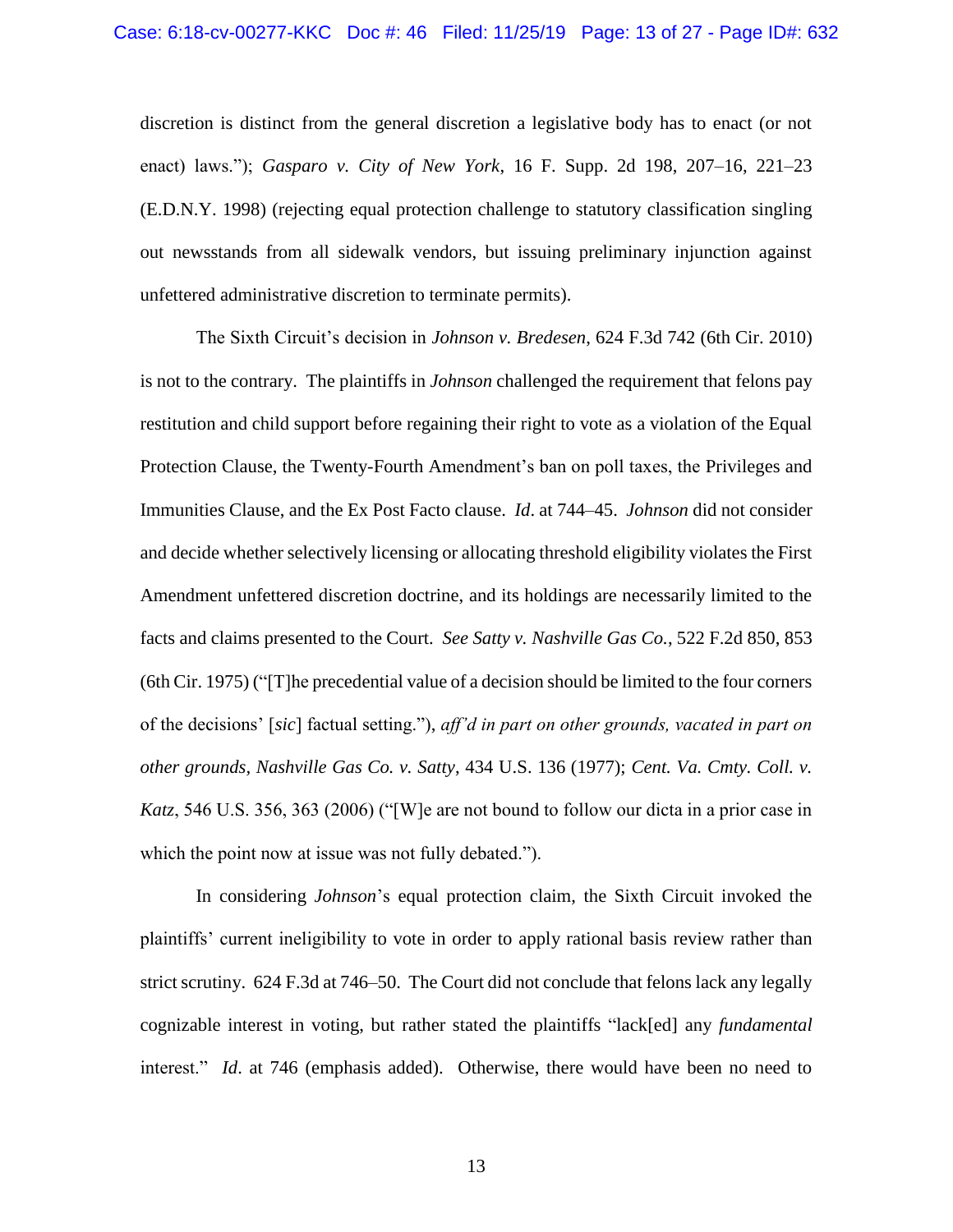evaluate the state's claimed interests. *Id*. at 747. Here, there is no equal protection challenge, and the tiers of scrutiny have no application in a First Amendment unfettered discretion challenge.<sup>7</sup> When a licensing scheme governs the exercise of First Amendment rights, officials cannot be given unfettered discretion to select who may speak, publish, demonstrate, or vote. Disenfranchised felons are the only individuals who can bring that challenge to arbitrariness in voting eligibility determinations.

Turning to the Twenty-Fourth Amendment claim, the Court narrowly held that the ban on poll taxes only applies to individuals who currently have a right to vote. *Johnson*, 624 F.3d at 751. This is unremarkable given the Twenty-Fourth Amendment says, "*The right of citizens of the United States to vote* [in any federal election] shall not be *denied or abridged* by the United States or any State by reason of failure to pay any poll tax or other tax." U.S. CONST. amend. XXIV (emphasis added). But this holding cannot be extended to the First Amendment unfettered discretion doctrine, which is only ever raised by an individual who does not possess the right or permission under state law to engage in a certain First Amendment-protected activity. The two claims are very different. Plaintiffs here do not allege that a current right to vote has been burdened or taxed in some manner, but rather challenge Defendant's system for arbitrarily, selectively bestowing threshold voting eligibility, a set of facts not present in *Johnson*. Plaintiffs clearly do not contend that they currently have a right to vote under state law or any per se right to restoration. Rather, Plaintiffs seek a constitutional, non-arbitrary restoration system, which may or may

 $\overline{\phantom{a}}$ 

 $<sup>7</sup>$  This is but one of the ways in which this First Amendment doctrine is more protective</sup> and robust than Equal Protection Clause doctrine. *See infra* at 17–21 (discussion of First Amendment providing, not just different, but greater protection than Fourteenth Amendment).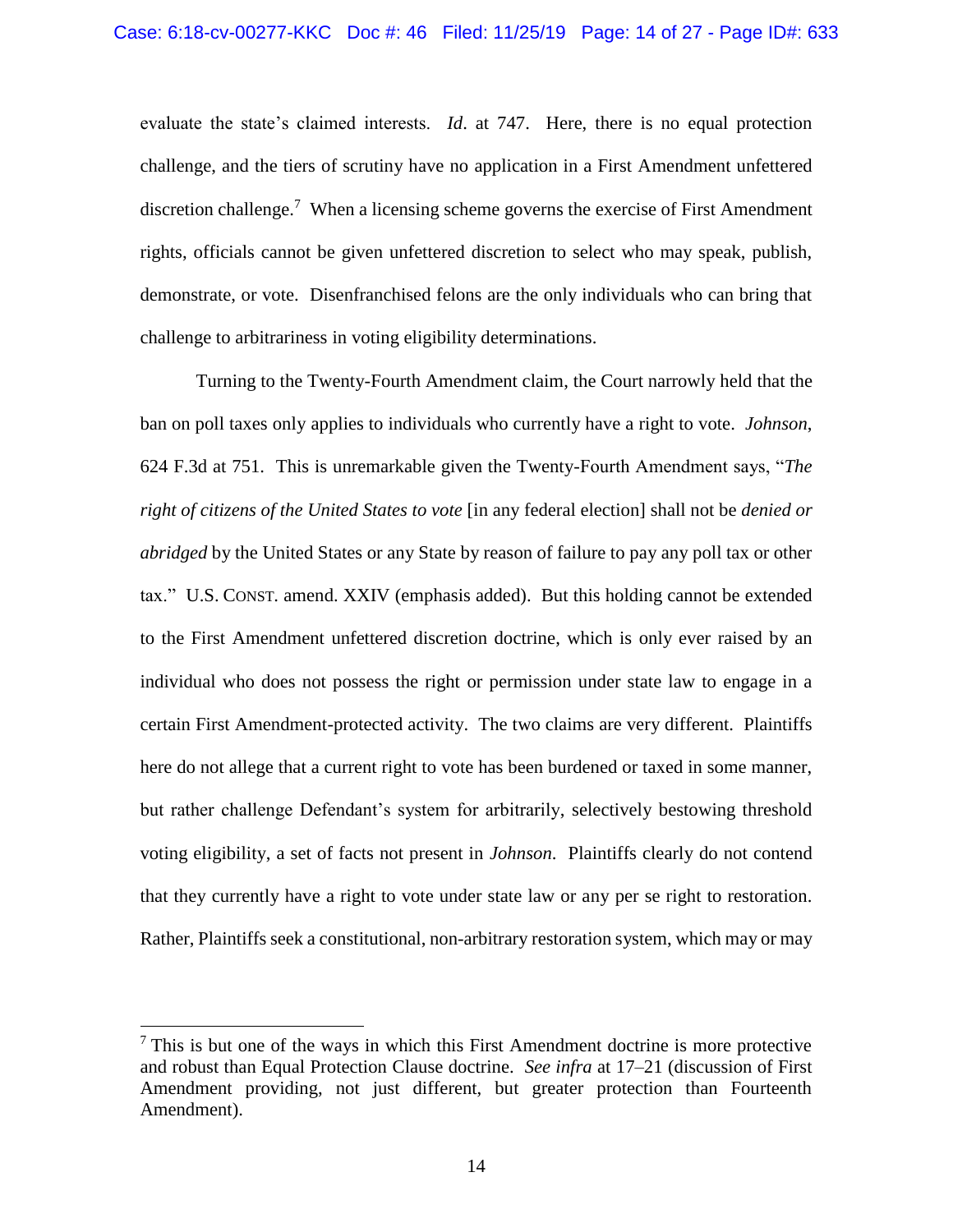not result in the restoration of their voting rights. Nothing in *Johnson* conflicts with Plaintiffs' claim or forecloses the remedy sought.<sup>8</sup>

At bottom, Defendant wants this Court to decide this case based on the prefix "re" in reenfranchisement. Defendant would surely concede that arbitrary *enfranchisement* is unconstitutional, but if state officials are arbitrarily enfranchising those who were previously eligible to vote, in Defendant's view, the unlawful is made lawful.<sup>9</sup> There is no case, including *Johnson*, that supports that arbitrary distinction.

### **c. Prohibiting arbitrary licensing of First Amendment-protected voting rights does not conflict with Section 2 of the Fourteenth Amendment.**

There is no conflict between Section 2 of the Fourteenth Amendment and the prohibition on arbitrarily licensing First Amendment-protected conduct. The grant of legislative authority in Section 2 of the Fourteenth Amendment must be exercised in a manner consistent with other constitutional provisions and rights. "[T]he Constitution is filled with provisions that grant Congress or the States specific power to legislate in certain areas; these granted powers are always subject to the limitation that they may not be exercised in a way that violates other specific provisions of the Constitution." *Rhodes*, 393 U.S. at 29. In *Tashjian v. Republican Party of Connecticut*, the Court stated that the legislative authority given to states in the Election Clause, U.S. CONST. art. I, § 4, cl. 1, "does not extinguish the State's responsibility to observe the limits established by the First

 $\overline{\phantom{a}}$ 

<sup>8</sup> The Court added that legal financial obligations incurred by convicted felons (as well as misdemeanants, who remain eligible to vote) are objective requirements that "exist independently of" felon disenfranchisement and reenfranchisement. *Johnson*, 624 F.3d at 751; *Harvey*, 605 F.3d at 1080 ("Plaintiffs' right to vote was not abridged because they failed to pay a poll tax; it was abridged because they were convicted of felonies."). By contrast, arbitrary voting rights restoration directly concerns the right to vote.

<sup>&</sup>lt;sup>9</sup> Some felons are of course convicted as minors, KY. REV. STAT. § 635.020, and their bid for "reenfranchisement" is in fact first-time enfranchisement.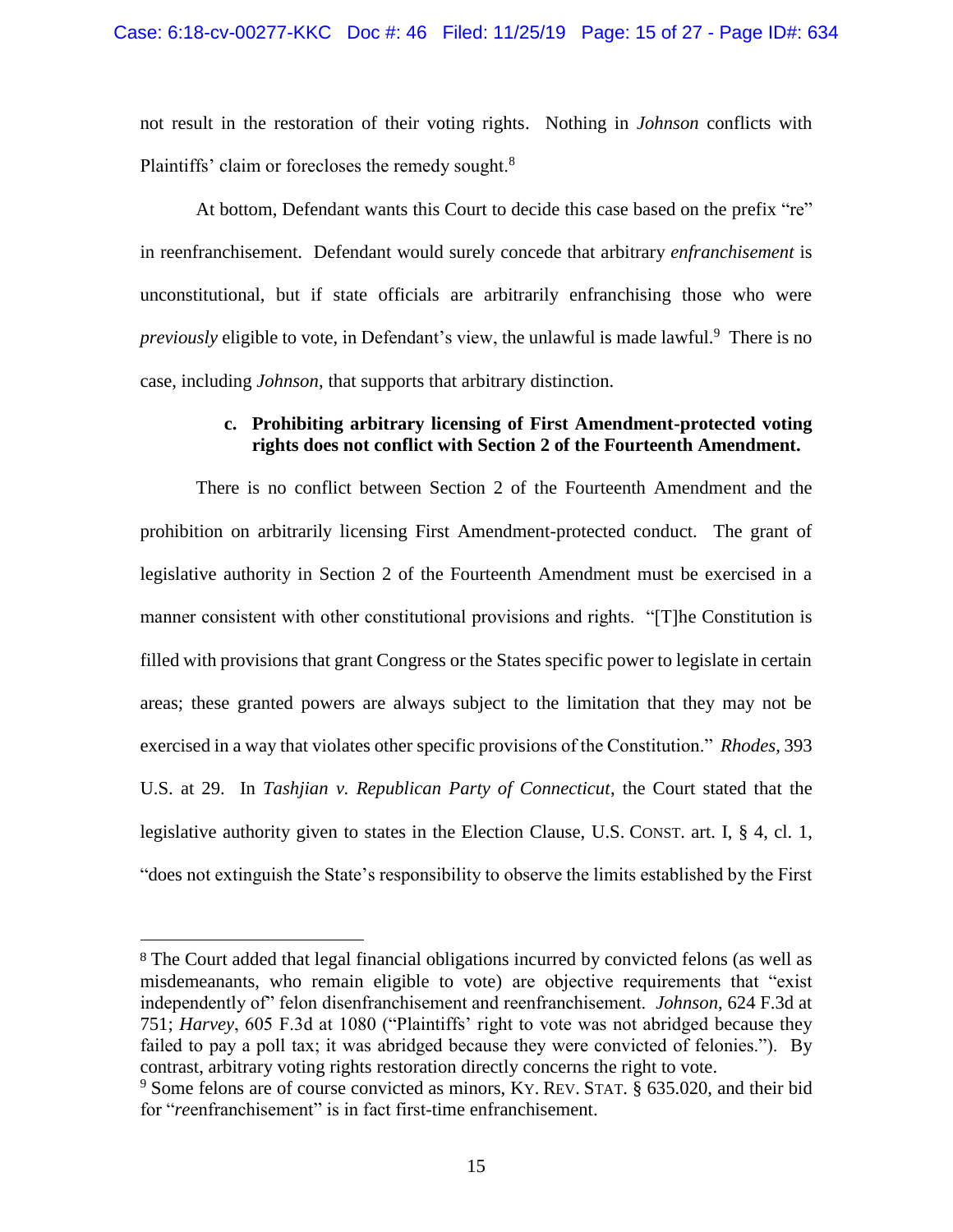Amendment rights of the State's citizens." 479 U.S. 208, 217 (1986); *see also 44 Liquormart, Inc. v. Rhode Island*, 517 U.S. 484, 516 (1996) (holding Twenty-First Amendment's grant of legislative authority to states does not shield laws regulating commerce in or use of alcoholic beverages from First Amendment challenges).

A ruling in Plaintiffs' favor would be entirely consistent with *Ramirez* and would still permit Kentucky to continue disenfranchising felons. The First Amendment imposes independent and specific constitutional limitations, and Plaintiffs only challenge Defendant's claimed power to reenfranchise felons arbitrarily. "[I]n a host of other First Amendment cases," the Supreme Court has rejected the ""greater-includes-the-lesser" argument, striking down arbitrary licensing schemes with "open-ended discretion . . . even where it was assumed that a properly drawn law could have greatly restricted or prohibited the manner of expression." *City of Lakewood*, 486 U.S. at 766. There is no conflict or even tension between permitting felon disenfranchisement under the Fourteenth Amendment and forbidding arbitrary reenfranchisement under the First Amendment, so this Court need not evaluate which amendment is more "specific" or trumps the other. If two provisions were in conflict, the more specific provision would control, but there is no need to harmonize constitutional provisions that do not conflict. For another example, the Elections Clause authorizes states to draw district maps, but the Supreme Court has consistently held that the Equal Protection Clause prohibits racial gerrymandering. *Ala. Legislative Black Caucus v. Alabama*, 135 S. Ct. 1257, 1263–64 (2015) (summarizing racial gerrymandering test). There is no conflict there either.

Finally, there is also no conflict between a ruling in Plaintiffs' favor on these two First Amendment claims and Section 2 of the Fourteenth Amendment as construed in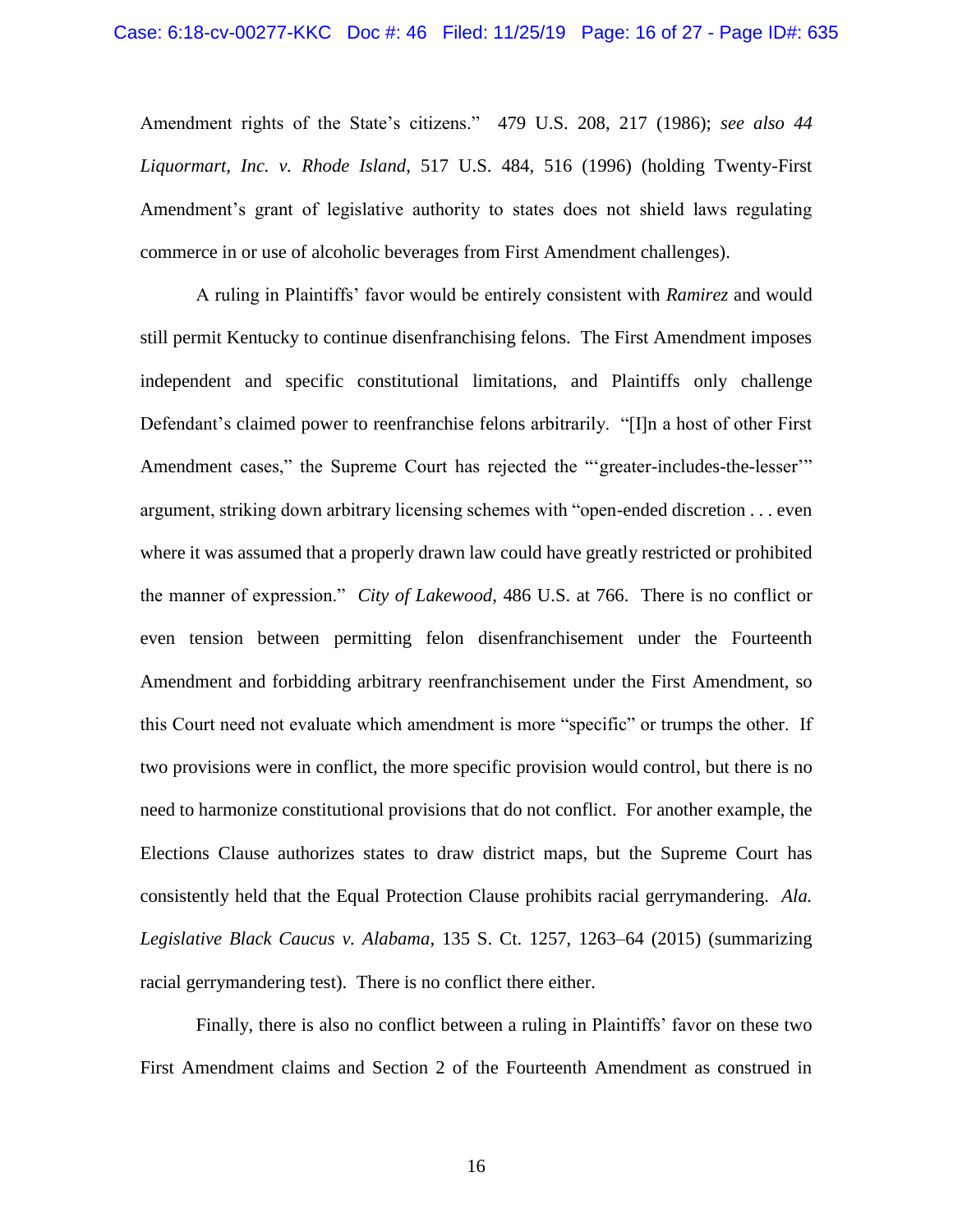*Ramirez* because Plaintiffs clearly have not alleged that felon disenfranchisement itself per se violates the First Amendment, as the plaintiffs unsuccessfully argued in *Kronlund v. Honstein*, 327 F. Supp. 71, 73 (N.D. Ga. 1971); *Farrakhan v. Locke*, 987 F. Supp. 1304, 1314 (E.D. Wash. 1997); *Johnson v. Bush*, 214 F. Supp. 2d 1333, 1338 (S.D. Fla. 2002), *aff'd on other grounds sub nom. Johnson v. Governor of the State of Fla.*, 405 F.3d 1214 (11th Cir. 2005) (en banc); *Hayden v. Pataki*, No. 00 Civ. 8586(LMM), 2004 WL 1335921, at \*6 (S.D.N.Y. June 14, 2004); and *Howard v. Gilmore*, 205 F.3d 1333, at \*1 (4th Cir. 2000) (unpublished). Instead, Plaintiffs have argued that *arbitrary* reenfranchisement violates the First Amendment, a constitutional challenge not adjudicated in any of those cases.

# **d. The First Amendment presents rules, doctrines, and causes of action that are analytically and legally distinct from Fourteenth Amendment doctrines, specifically targeted at the challenged scheme, and not subject to Fourteenth Amendment proof requirements.**

Just as Section 2 of the Fourteenth Amendment does not foreclose this action, neither does Section 1. Defendant points to *Beacham v. Braterman*, 300 F. Supp. 182 (S.D. Fla.), *aff'd mem.*, 396 U.S. 12 (1969), *Ohio Adult Parole Auth. v. Woodard*, 523 U.S. 272 (1998), *Connecticut Board of Pardons v. Dumschat*, 452 U.S. 458, 466 (1981), and *Smith v. Snow*, 722 F.2d 630, 632 (11th Cir. 1983) (per curiam). But all of these decisions are Fourteenth Amendment equal protection and/or due process cases, which say nothing about the First Amendment unfettered discretion doctrine and do not foreclose this action.

Plaintiffs have asserted no Fourteenth Amendment claims of any kind. Fourteenth Amendment case law does not preempt the First Amendment unfettered discretion doctrine or preclude its application to an arbitrary voting rights restoration scheme. The First Amendment presents rules, doctrines, and causes of action that are distinct from the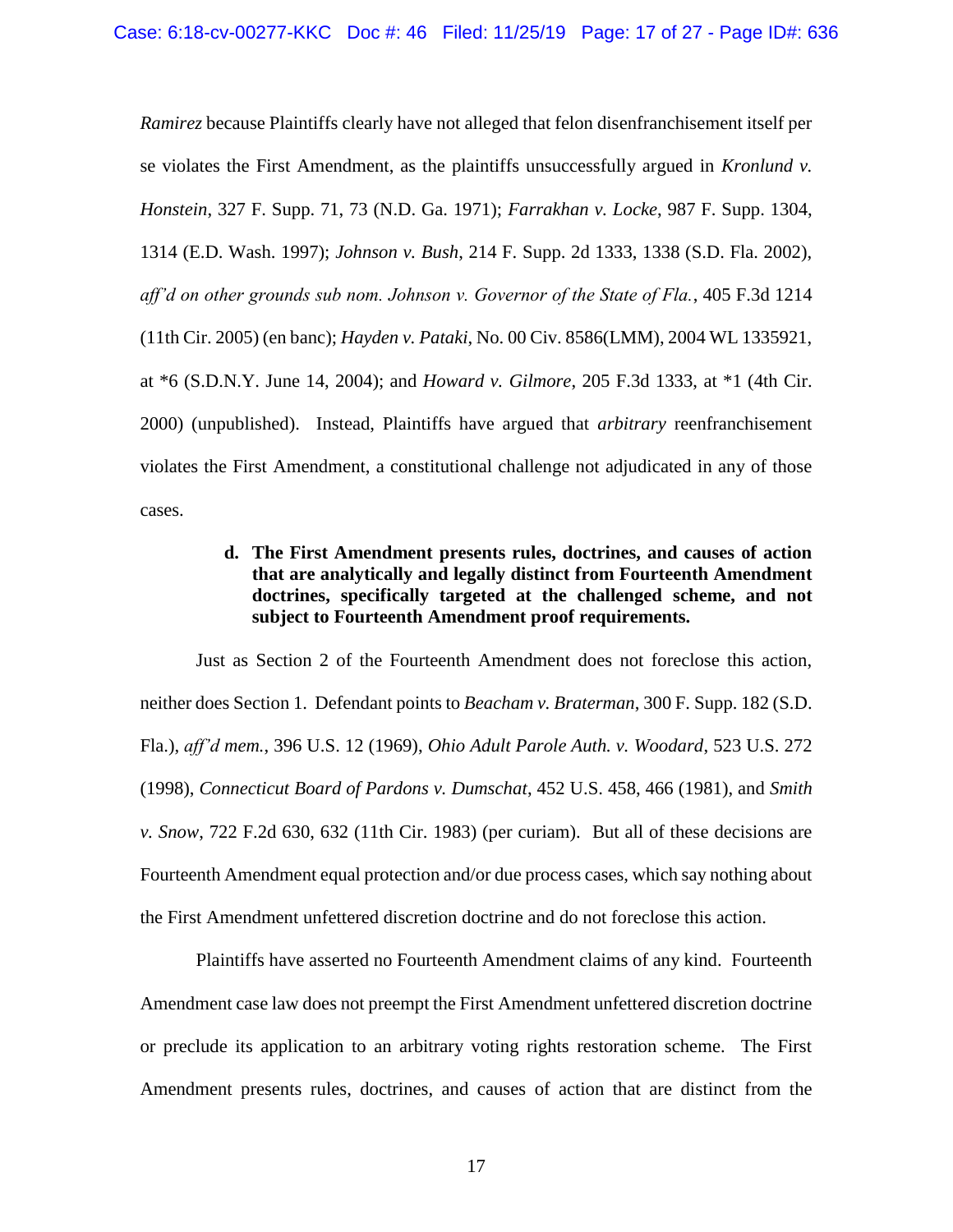Fourteenth Amendment, targeted at the challenged restoration process, and not subject to doctrinal requirements specific to Fourteenth Amendment claims. *Burton v. City of Belle Glade*, 178 F.3d 1175, 1187–88 n.9 (11th Cir. 1999), *Cook v. Randolph County*, 573 F.3d 1143, 1152 n.4 (11th Cir. 2009), and *Irby v. Virginia State Board of Elections*, 889 F.2d 1352, 1359 (4th Cir. 1989), did not consider a First Amendment challenge to arbitrary voting rights restoration, but rather challenged a city's refusal to annex an African-American housing project, the attempted reassignment of a voter to a different district, and an appointive system for a school board, respectively, and produced narrow holdings. Any dicta as to the relationship between the First and Fourteenth Amendments is overstated and contradicted by Supreme Court precedent.

Holdings only extend to the facts and claims addressed in a case. *See infra* at 13. 10 *Burton*, *Cook*, and *Irby* incorrectly state the specific holdings of prior cases, principally *Washington v. Finlay*, 664 F.2d 913, 928 (4th Cir. 1981), a racial minority vote dilution challenge to an at-large election scheme which expressly limited its holding to the context of vote dilution,<sup>11</sup> and overstate their own limited holdings. This Court need not determine

 $\overline{\phantom{a}}$ 

 $10$  The Eleventh Circuit has also repeatedly affirmed this principle, which strictly limits the reach of both *Burton* and *Cook*. *See, e.g.*, *KMS Rest. Corp. v. Wendy's Int'l, Inc.*, 361 F.3d 1321, 1326 (11th Cir. 2004) ("[J]udicial decisions can reach only as far as the facts that give rise to them.").

<sup>&</sup>lt;sup>11</sup> The qualifying language in *Washington* that limited the holding to challenges to the dilution of an otherwise-intact right to vote has been omitted from successive citations: "*Where, as here, the only challenged governmental act is the continued use of an at-large election system, and where there is no device in use that directly inhibits participation in the political process*, the first amendment, like the thirteenth, offers no protection of voting rights beyond that afforded by the fourteenth or fifteenth amendments." 664 F.2d at 928 (emphasis added). The Court clearly limited its holding to the only situation before it, the dilution of an otherwise-unimpeded vote, and expressed no opinion as to whether a law that "directly inhibits participation in the political process," such as an arbitrary restoration scheme, violates the First Amendment.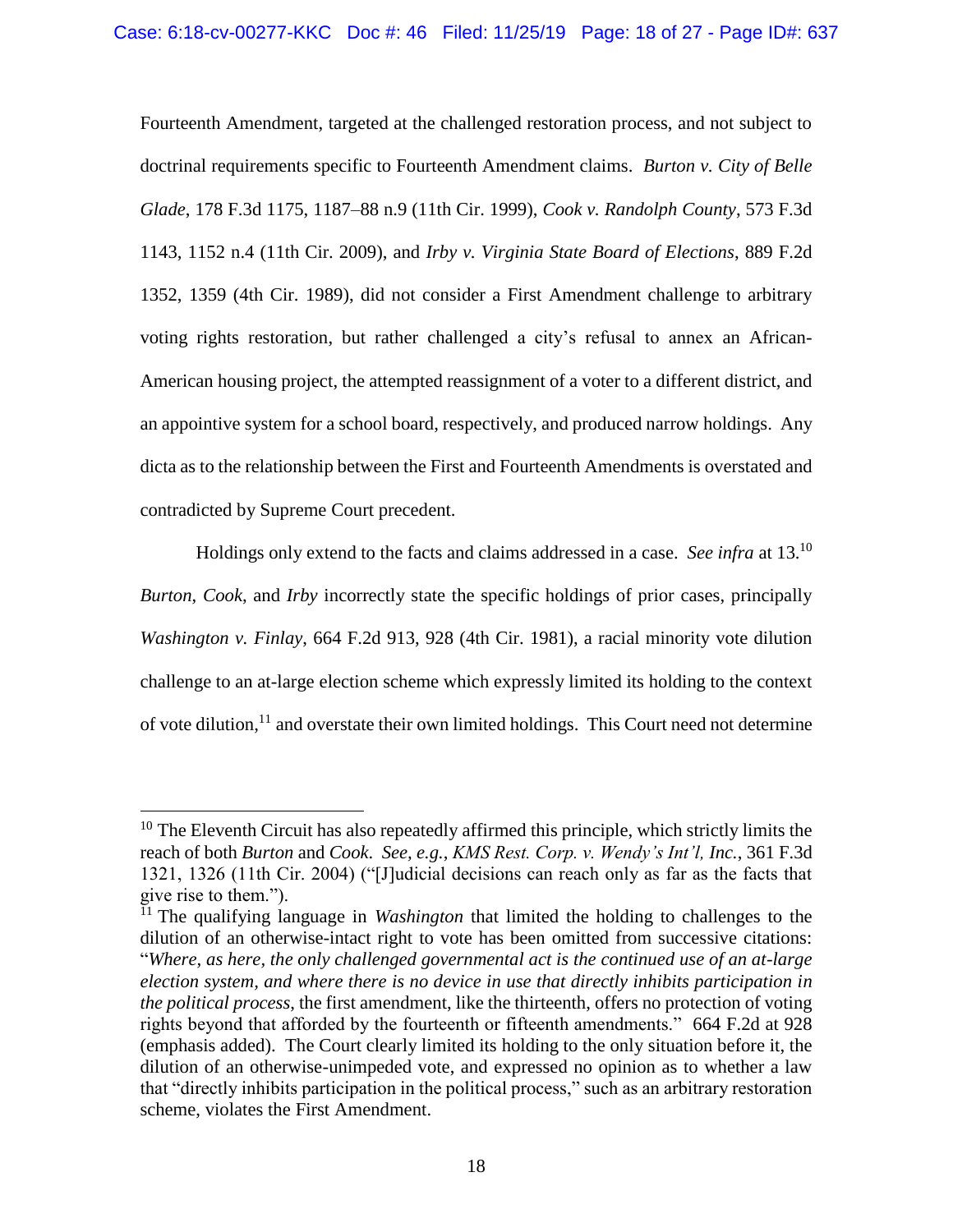that *Burton*, *Cook*, and *Irby* were wrongly decided in order to distinguish them from the instant claims; they need only be properly limited to their specific facts and claims. They did not consider the facts and claims raised here; no case had prior to *Hand v. Scott*, 285 F. Supp. 3d 1289 (N.D. Fla. 2018).

The First Amendment may not offer a distinct prohibition from or greater protection than the Fourteenth Amendment when the target is racial discrimination, a city's refusal to annex a majority-black housing project, the reassignment of a voter's registration to another voting district, or the use of appointments to fill public offices, but the courts' conflation of these separate constitutional claims is necessarily narrowed to the facts and arguments in these cases. In *Burton*, for instance, even the plaintiffs-appellants did not differentiate their First Amendment claim from their Fourteenth and Fifteenth Amendment claims: "The court also erred in granting the motion to dismiss plaintiffs' claims under the first and thirteenth amendments . . . . Plaintiffs' rights to be *free of racial discrimination* in voting are protected by these amendments." Brief for Appellants, *Burton v. City of Belle Glade*, 178 F.3d 1175 (11th Cir. 1999) (No. 97-5091), 1998 WL 340845 at \*47 (emphasis added). In *Cook*, the facts reveal there was no injury whatsoever and therefore no subject matter jurisdiction. 573 F.3d at 1152–54 & n.4. And *Irby* solely concerned an appointive system for selecting school board members, under which everyone was deprived of a vote. 889 F.2d at 1355–60. *Burton*, *Cook*, and *Irby* do not set forth a well-developed legal principle that applies to all First Amendment claims or all voting rights cases. By contrast, the First Amendment unfettered discretion doctrine is a well-developed, well-settled rule that has been consistently invoked for decades to strike down arbitrary licensing schemes regulating an endless array of First Amendment conduct. No court has ever decided or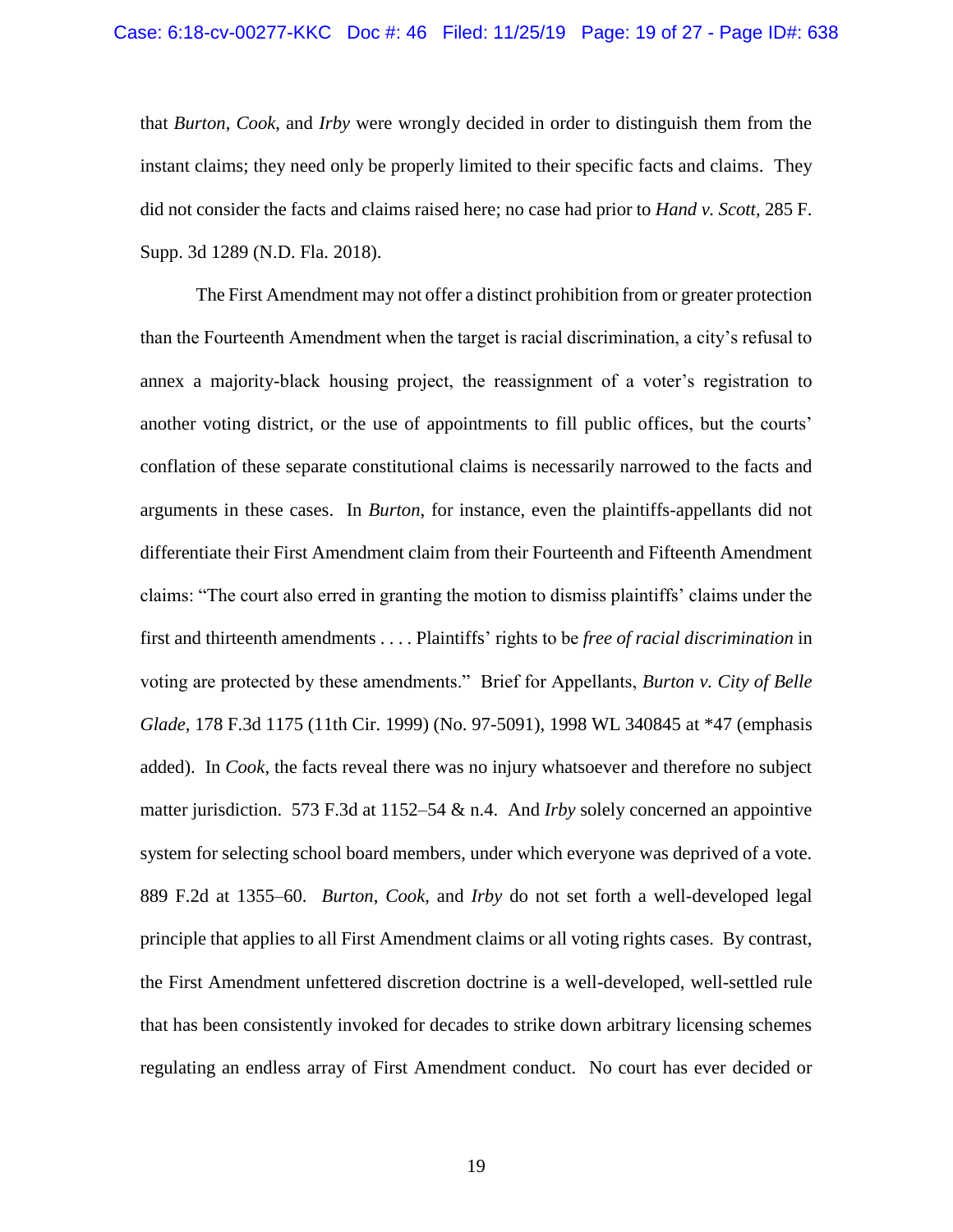*could* ever decide that *all* First Amendment doctrines are superfluous or redundant with the Fourteenth Amendment in the voting rights context or that First Amendment doctrines offer no greater protection for voting rights than the Fourteenth Amendment.

However, as the Supreme Court cases make clear, the First Amendment unfettered discretion doctrine *does* afford more robust protection than the Fourteenth Amendment. The unfettered discretion doctrine is not medicine for an already-ill patient, the way Fourteenth Amendment discrimination law is, but rather a vaccination inoculating First Amendment-protected conduct against disease. The Court has shown zero tolerance for even the risk of discriminatory or arbitrary treatment in the First Amendment context, whereas discrimination claims under the Fourteenth Amendment require a showing that actual, intentional discrimination has already occurred. *Compare Forsyth Cty.*, 505 U.S. at 133 n.10 (striking down local government's arbitrary permit application process without any proof of actual, intentional discrimination), *with Vill. of Arlington Heights v. Metro. Housing Dev. Corp.*, 429 U.S. 252, 264–65 (1977) (requiring proof of actual, intentional discrimination in equal protection case challenging local government's denial of rezoning application). In *Forsyth County*, the Supreme Court underscored this distinction:

[T]he success of a facial challenge on the grounds that an ordinance delegates overly broad discretion to the decisionmaker rests not on whether the administrator has exercised his discretion in a content-based manner, but whether there is anything in the ordinance preventing him from doing so.

505 U.S. at 133 n.10; *see also Roach v. Stouffer*, 560 F.3d 860, 869 & n.5 (8th Cir. 2009) (holding that, in facial First Amendment challenge to officials' "unbridled discretion" in administering specialty license plate program, pro-life group "need not prove, or even allege" viewpoint discrimination); *Miller*, 622 F.3d at 532 ("[A] plaintiff may bring facial challenges to statutes granting such discretion 'even if the discretion and power are never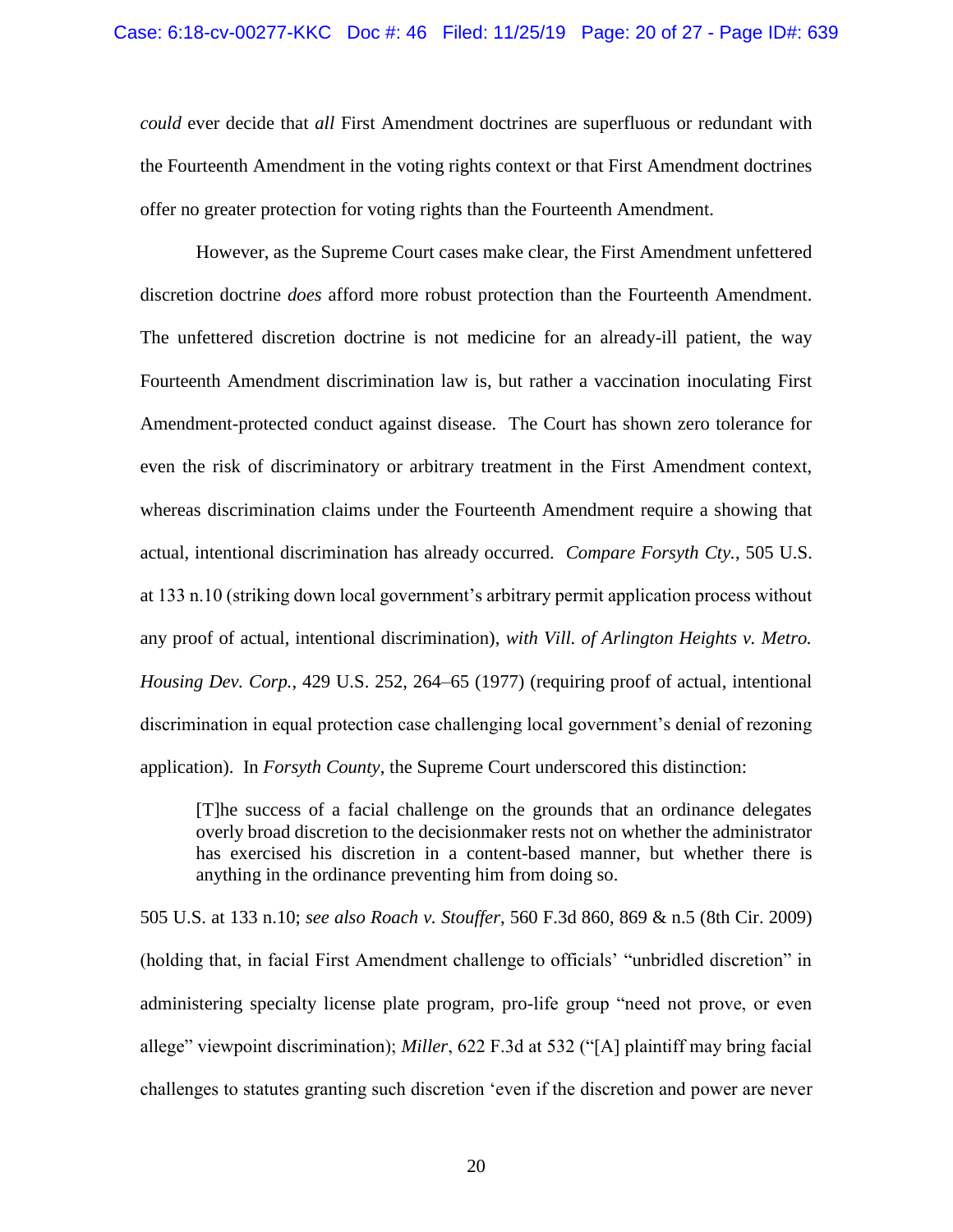actually abused.'" (quoting *City of Lakewood*, 486 U.S. at 757)); *Prime Media, Inc.*, 485 F.3d at 351 ("[A] licensing provision coupled with unbridled discretion itself amounts to an actual injury.") (internal quotation marks and citations omitted); *Matwyuk v. Johnson*, 22 F. Supp. 3d 812, 824–25 (W.D. Mich. 2014) (same). Regardless of whether or how often it is exercised, the power to discriminate is prohibited in the First Amendment context: such unfettered power is per se unlawful. This is the most important difference from equal protection doctrine, and this is only the second case to consider the application of this First Amendment doctrine to arbitrary voting rights restoration.

# **e. The only aspect of Kentucky's clemency system implicated by this case is restoration of the right to vote, and the "clemency" label does not immunize this restoration system from constitutional scrutiny.**

Imagine a state law that forced all felons seeking the vote to submit registration applications, along with their criminal records, or, alternatively, permitted 16- and 17-yearolds to submit applications, along with their high school transcripts, to state or county election officials and gave those officials unlimited discretion to add these applicants to the voting rolls—to grant or deny them the right to vote. Such arbitrary decision-making authority over the qualification and registration of voters would clearly violate the Constitution. *Louisiana*, 380 U.S. at 153. So too does arbitrary decision-making power over voting rights restoration. Defendant has argued the latter is different because voting rights restoration has been incorporated into the clemency system, but that is a superficial, semantic distinction. While the label, the arbiter, and the timing might be different, that hypothetical scheme and the one challenged in this case both violate the Constitution. The word "clemency" has no magical power to make the unlawful lawful.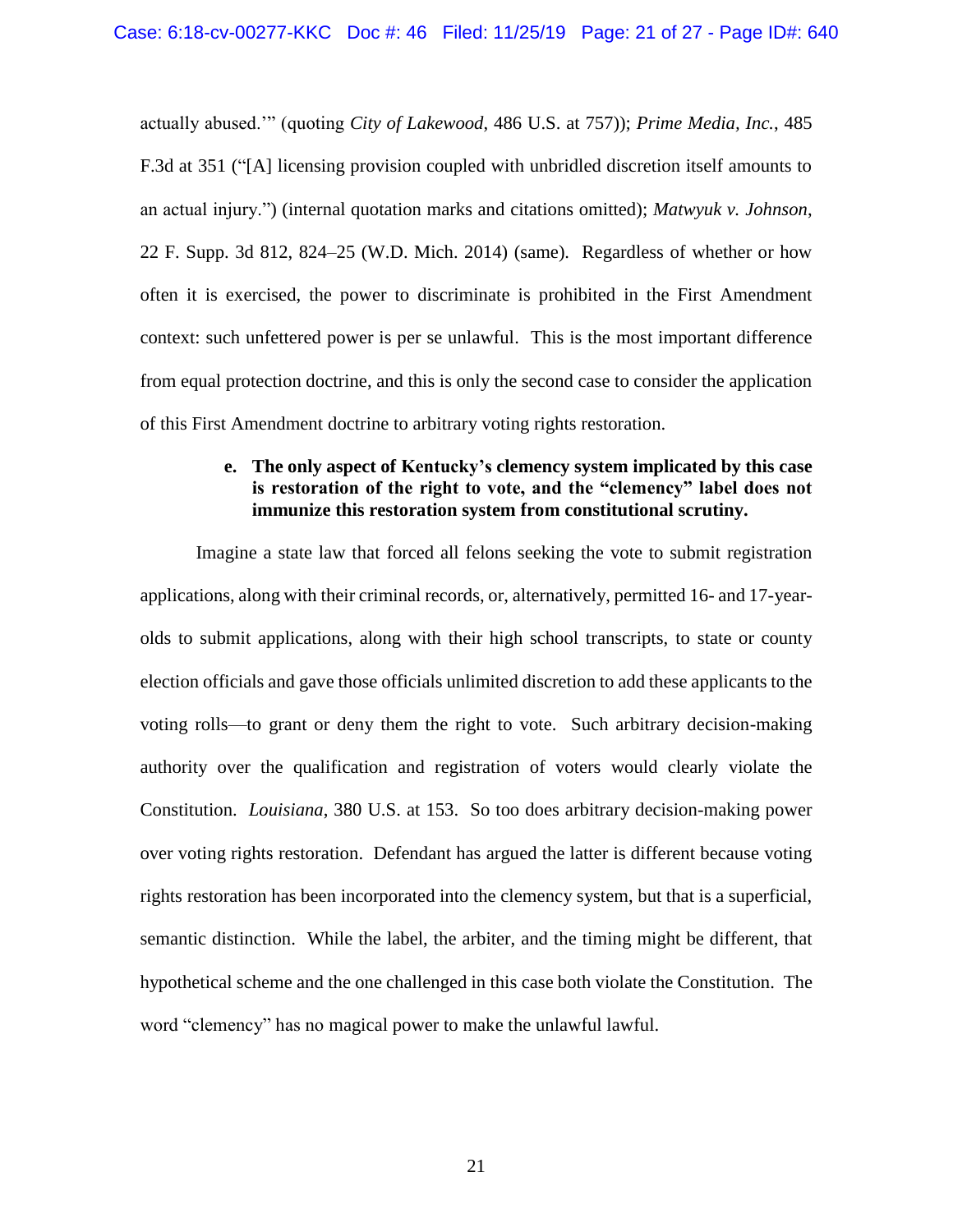Defendant has nevertheless placed great weight on the fact that Kentucky has incorporated voting rights restoration into its executive clemency system, which originated with the English monarchy in the Eighth Century. *See Herrera v. Collins*, 506 U.S. 390, 412 (1993) ("In England, the clemency power was vested in the Crown and can be traced back to the 700's. Blackstone thought this 'one of the great advantages of monarchy in general, above any other form of government . . .'") (internal citation omitted); *Bowens v. Quinn*, 561 F.3d 671, 676 (7th Cir. 2009) (describing clemency as "one of the traditional royal prerogatives . . . borrowed by republican governments"). But in our constitutional and democratic system of government, labeling reenfranchisement as "clemency" does not immunize it from judicial review.

Defendant's own authorities demonstrate that clemency powers must still yield to federal constitutional limitations. *See, e.g.*, *Ohio Adult Parole Auth. v. Woodard*, 523 U.S. 272, 288–90 (1998) (O'Connor, J., concurring). *Woodard*, as well as *Connecticut Board of Pardons v. Dumschat*, 452 U.S. 458, 466 (1981), and *Smith v. Snow*, 722 F.2d 630, 632 (11th Cir. 1983) (per curiam), are all *due process* challenges that do not address or foreclose Plaintiffs' claims. In her concurrence in *Woodard*, Justice O'Connor wrote that: "Judicial intervention might . . . be warranted in the face of a scheme whereby a state official flipped a coin to determine whether to grant clemency, or in a case where the State arbitrarily denied a prisoner any access to its clemency process." 523 U.S. at 289. The current absence of any codified, specific and objective legal constraints on the Governor's discretion is arguably worse than a coin flip, which at least relies upon pure chance. There is no conflict between these cases' conclusion that discretionary pardons or commutations are lawful and finding arbitrary voting rights restoration as unlawful. *Woodard* and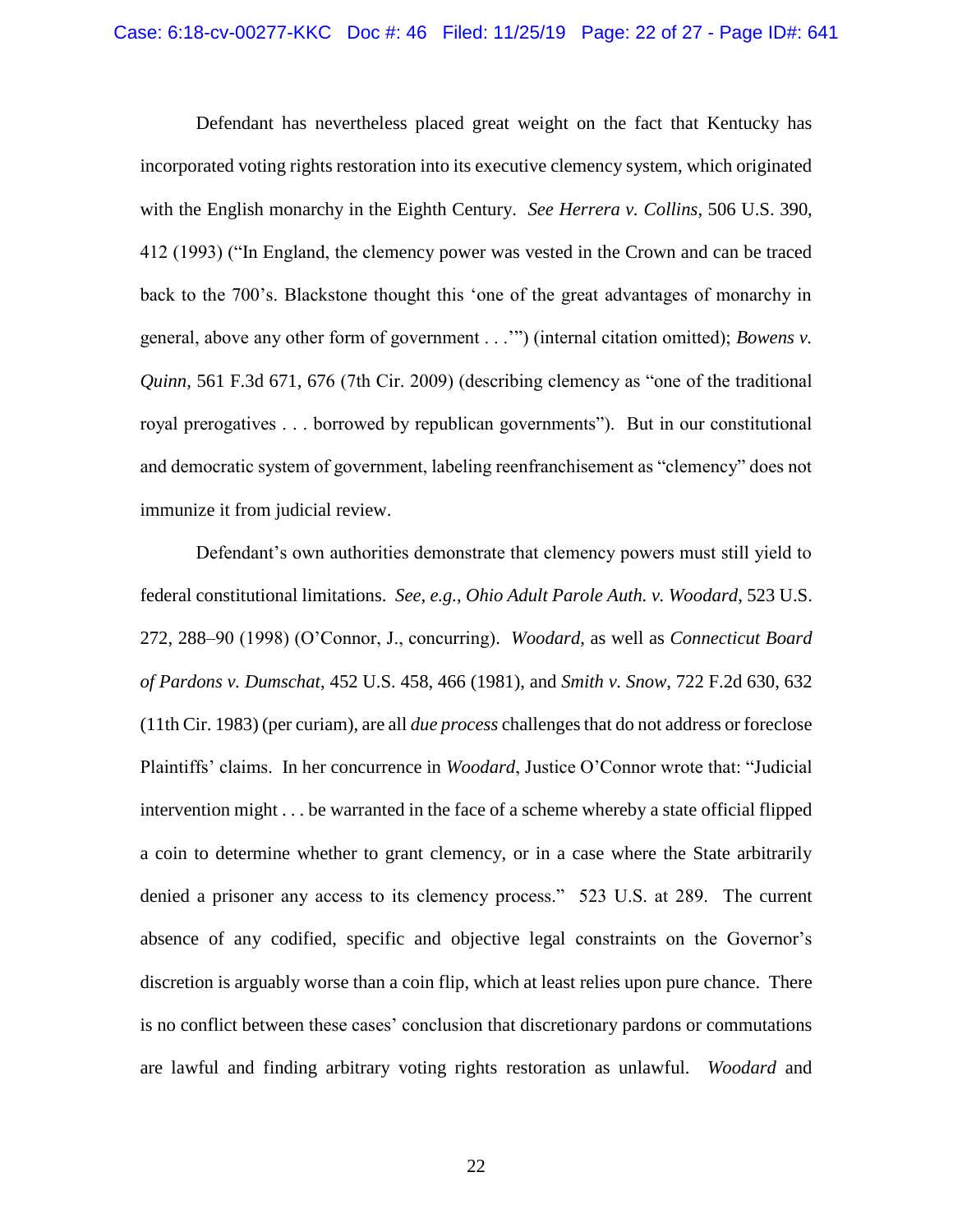*Dumschat* are not obstacles to a ruling in Plaintiffs' favor, because such a judgment in this case would only affect the right to vote as incorporated in the clemency process. Those cases did not consider the singular, powerful protections of the First Amendment, which go above and beyond what due process and equal protection afford.

A ruling for Plaintiffs would merely apply a well-settled First Amendment doctrine to another area of First Amendment-protected expression, association, or conduct, as it has been routinely applied in different contexts for over eighty years. The decision to incorporate voting rights restoration into the clemency system has created a specific and narrow First Amendment violation. A ruling for Plaintiffs would be limited to the right to vote and need not alter any other aspect of the clemency system. Other species of clemency, including pardons and commutations, would remain unchanged.<sup>12</sup>

Restoration is available to all felons separate and independent from a full pardon, which confers *many* other benefits and rights that do not implicate the First Amendment. KY. CONST. §§ 77, 145. Accordingly, a decision in Plaintiffs' favor would have no effect on discretionary full pardons, because Kentucky has not made full pardons the single, exclusive means for voting rights restoration. If a state did so and that rule was challenged in a future case, the First Amendment doctrine outlined here would require that the right to vote—and only that right—be handled separately from the discretionary pardon power. But that is not this case and even that further holding would not mean that the state or federal pardon power itself is "constitutionally suspect." DE 32-1 at 7. It is only bringing

 $\overline{\phantom{a}}$ 

 $12$  Because this case is narrowly aimed at voting rights restoration, it also does not implicate other rights included in civil rights restoration, such as running for office or serving on a jury. KY. CONST. § 150; KY. REV. STAT. § 29A.080(2). Those would remain subject to the Governor's discretionary clemency authority.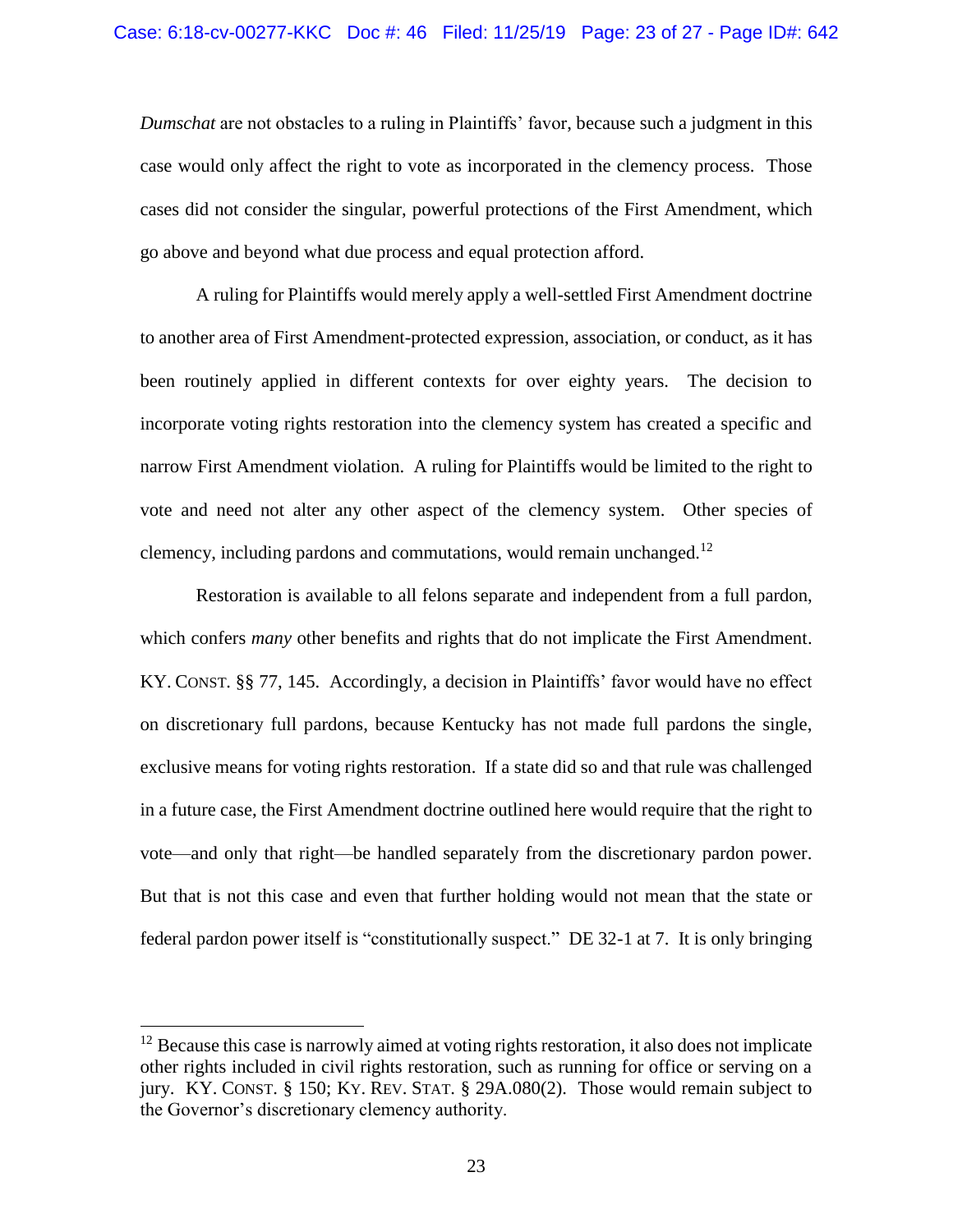felon disenfranchisement and reenfranchisement into the discretionary clemency system that has caused a constitutional problem here, not the pardon power or felon disenfranchisement. There are numerous cases in which two otherwise-lawful government actions combine or interact to violate the Constitution. *See, e.g.*, *West Lynn Creamery, Inc. v. Healy*, 512 U.S. 186 (1994) (holding nondiscriminatory tax and local subsidy program operated in tandem to violate Dormant Commerce Clause).

Reenfranchisement is neither inherently a clemency function nor inherently part of the pardon power; it can be and often is handled separately from the clemency system and/or as an alternative to a pardon. Today, unless a felon obtains a full pardon prior to sentence completion, thirty-eight states and the District of Columbia have removed reenfranchisement from the clemency system by creating a non-discretionary path to restoration, typically by restoring voting rights following the completion of incarceration, parole, probation, and/or a waiting period. DE 31  $\P$  1 & n.1.<sup>13</sup> Further, there is evidence that voting rights restoration is functionally very different from a pardon. For example, former Governor Beshear's 2015 Executive Order underscored that the restoration it was effecting should "not be construed as a pardon" and, accordingly, it would "not operate as a bar to greater penalties for second offenses or a subsequent conviction as a habitual criminal."<sup>14</sup> A ruling here will not affect the Governor's full pardon power.

# **III. The lack of reasonable, definite time limits on the Governor to make a decision to grant or deny a restoration application also violates the First Amendment.**

 $\overline{\phantom{a}}$ 

<sup>&</sup>lt;sup>13</sup> The sole caveat is the very limited permanent disenfranchisement provision in Maryland: a felon "convicted of buying or selling votes" must secure a pardon to regain their voting rights. MD. CODE ANN. ELEC. LAW § 3-102(b)(3). Maine and Vermont are excluded here because they never disenfranchise felons, even during incarceration.

<sup>14</sup> Ex. J, Ky. Exec. Order No. 2015-871 (Nov. 24, 2015).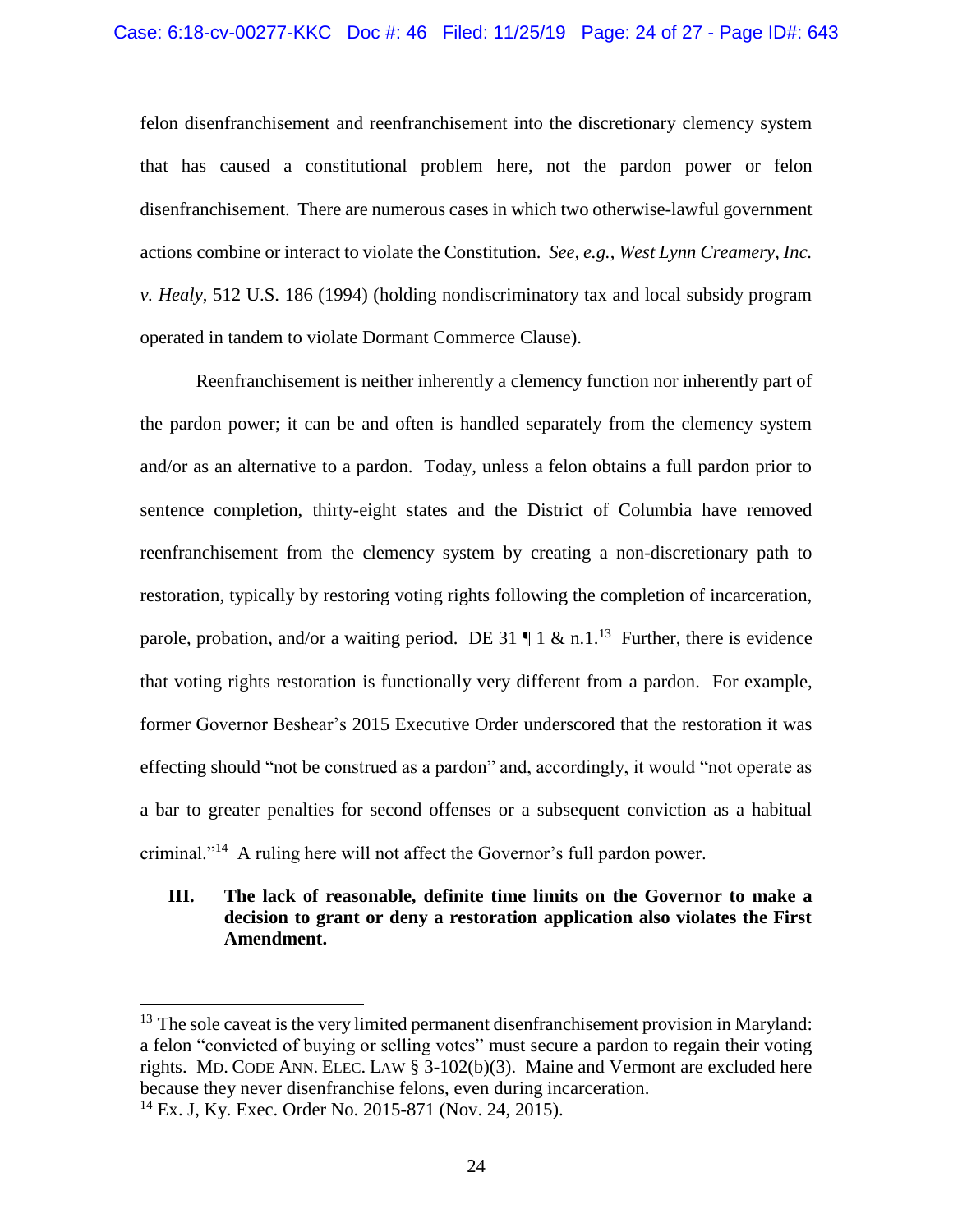Kentucky's voting rights restoration scheme also lacks any reasonable, definite time limits by which the Governor must make a decision to grant or deny a restoration application. Defendant does not deny any applications; he just indefinitely holds those he does not grant. DE 40 ¶ 7; DE 45 at 6–7. This also violates the First Amendment. The Supreme Court also has held that a licensing scheme "that fails to place limits on the time within which the decisionmaker must issue the license is impermissible." *FW/PBS, Inc. v. City of Dallas*, 493 U.S. 215, 226 (1990). This is because "[w]here the licensor has unlimited time within which to issue a license, the risk of arbitrary suppression is as great as the provision of unbridled discretion." *Id*. at 227; *Riley v. Nat'l Fed'n of the Blind of North Carolina, Inc.*, 487 U.S. 781, 802 (1988) (same); *East Brooks Books, Inc. v. City of Memphis*, 48 F.3d 220, 224 (6th Cir. 1995) ("Failure to place time limitations on a decision maker is a form of unbridled discretion."). Without fixed, neutral time limits, there is a significant risk of arbitrary or discriminatory treatment of pending applications.

If this Court were to rule in Plaintiffs' favor on Count One, the requested injunction would give the state the freedom to craft a non-arbitrary restoration system. Depending on the specifics of that replacement non-arbitrary scheme, *e.g.*, if there were no application requirement but rather an enumerated list of specific criteria, ultimately it might be unnecessary for this Court to order relief as to Count Two.

#### **CONCLUSION**

Accordingly, Plaintiffs respectfully request that this Court grant this Motion for Summary Judgment and order Defendant to create a non-arbitrary system of voting rights restoration governed by specific rules and criteria and reasonable, definite time limits. DATED: November 25, 2019 Respectfully submitted,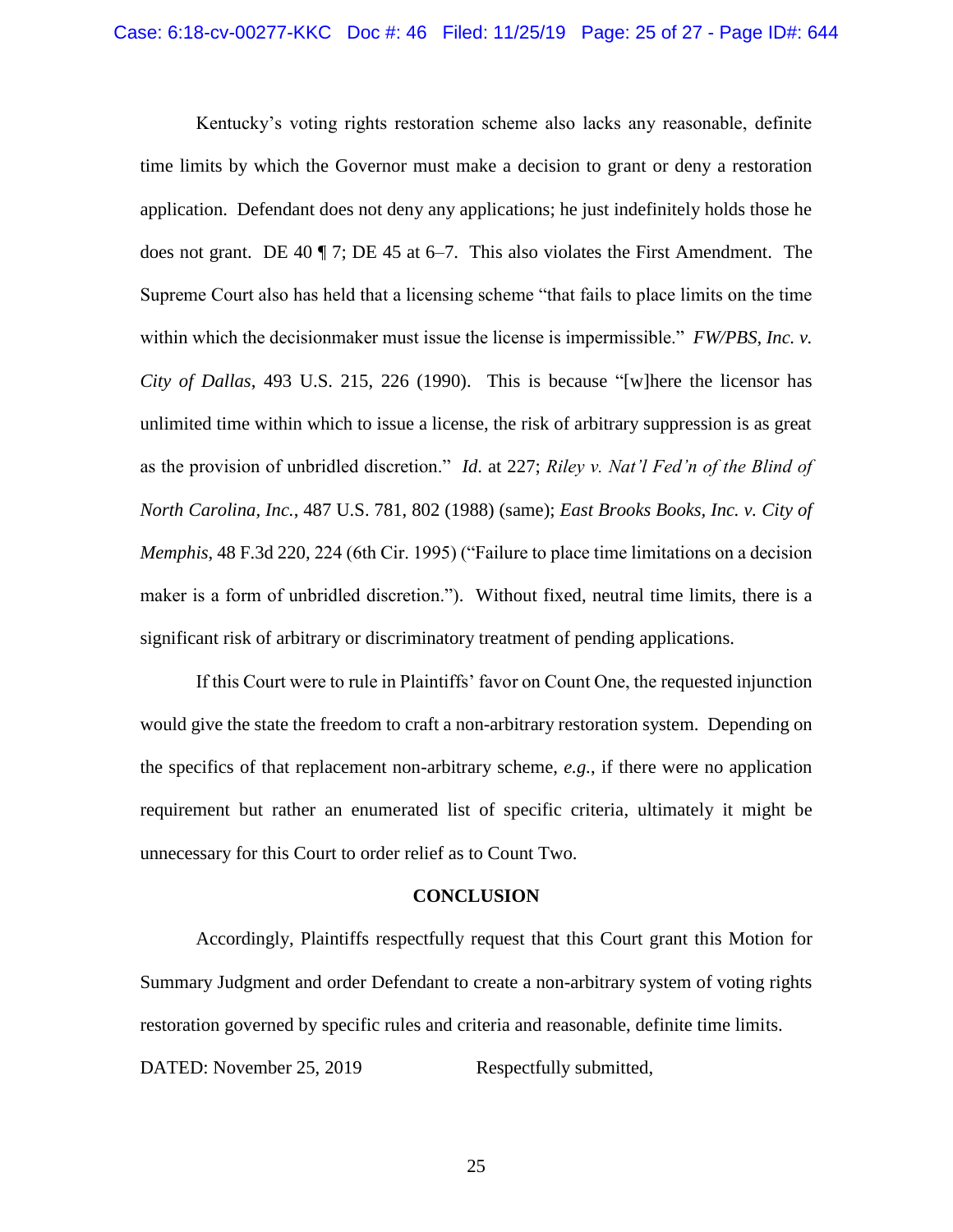#### /s/ Jon Sherman

Jon Sherman\* D.C. Bar No. 998271 Michelle Kanter Cohen\* D.C. Bar No. 989164 Massachusetts Bar No. 672792 (inactive) Cecilia Aguilera\* D.C. Bar No. 1617884 FAIR ELECTIONS CENTER 1825 K St. NW, Suite 450 Washington, DC 20006 jsherman@fairelectionscenter.org mkantercohen@fairelectionscenter.org caguilera@fairelectionscenter.org Phone: (202) 331-0114

Ben Carter Kentucky Bar No. 91352 KENTUCKY EQUAL JUSTICE CENTER 222 South First Street, Ste. 305 Louisville, KY 40202 ben@kyequaljustice.org Phone: (502) 303-4062

*Counsel for Plaintiffs*

\**Admitted Pro Hac Vice*